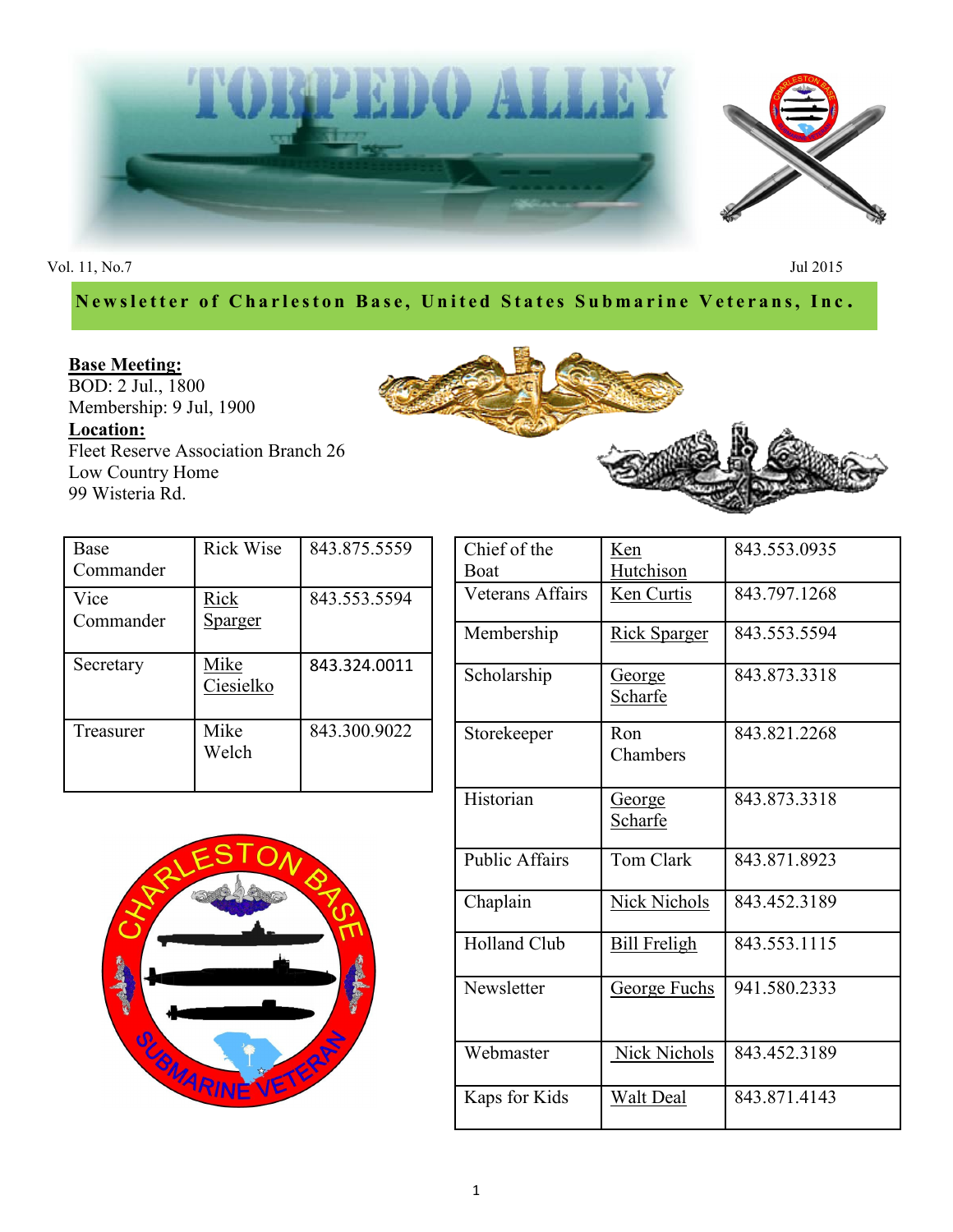**USS S-28 (SS 133)** USS ROBALO (SS 273) July 4, 1944 - Training Exercise July 26, 1944 - 3rd War patrol

**LOST WITH ALL HANDS 50 SOULS LOST WITH 78 MEN: 4 DIED AS** POW'S: 82 SOULS **LOST WITH ALL HANDS 70 SOULS** 

USS GRUNION (SS 216) July 30, 1942 - 1ST War patrol

### **THREE Boats and 202 Men Lost**

#### **Chaplain's Corner—HE RENEWS OUR STRENGTH**

*But those who wait on the Lord Shall renew their strength; They shall mount up with wings like eagles, They shall run and not be weary, They shall walk and not faint. Isaiah 40:31* (NKJV)

When we sincerely lift our hearts and prayers to God, He renews our strength. Are you almost too weary to lift your head? Then bow it. Offer your concerns and your fears to your Father in heaven. He is always at your side, offering His love and His strength.

Are you troubled or anxious? Take your anxieties to God in prayer. Are you weak or worried? Delve deeply into God's Holy Word and sense His presence in the quiet moments of the day. Are you spiritually exhausted? Call upon fellow believers to support you, and call upon Him to renew your spirit and your life. Your Lord will never let you down. To the contrary, He will always lift you up if you ask Him to. So what are you waiting for?

—A Prayer for Today—

Heavenly Father, sometimes I am troubled, and sometimes I grow weary. When I am weak, Lord, give me strength. When I am discouraged, renew me. When I am fearful, let me you're your healing touch. Let me always trust in your promises, Lord, and let me draw strength from those promises and from your love. Amen.

#### **USSVI Charleston Base Meeting Minutes**

The attendance for the June 2015 meeting was 83.

**Opening Ceremonies:** The meeting was called to order by Base Vice Commander Rick Sparger. A quorum was present and the meeting started at 1900. Following the Pledge of Allegiance, the Invocation and the Tolling of the Boats lost in June was given by Base Chaplain Nick Nichols. The USSVI Creed was read by Base Secretary Mike Ciesielko. Rick welcomed the members and guests to the meeting.

**Admiral James B. Osborn Scholarship Awards:** The Base Vice Commander introduced Scholarship Committee Chairman George Scharf. George introduced the other member of the Scholarship Committee, Gary Williams. He then presented the scholarships to the recipients. George Scharf presented a \$750 scholarship to Hayley Fowler from Stratford High. Sponsor is Ricard Alfano Hayley will be attending Clemson. \$850 Scholarship to Haliegh Clutters from Bishop England High school. Her sponser is Tim Clutters and she is the Grandaughter of STCM (SS) Joseph Zilker. Haleigh will be attending Mississippi State. \$1000 Scholarship to Katheryn Lebarron from Charleston County school of the Arts. Her sponsor is Thomas L. Cyrek. Katheryn will be attending USC Honors classes.

Rick Sparger congratulated the recipients and thanked them and their families and friends for coming and asked the guests to leave so we could continue our meeting.

**Introductions:** The following was a new attendee to Charleston Base meetings: EN3(SS) Linden G. Almony, Qual Boat: USS Runner SS 476; MT2(SS) Thomas W. Timm, Qual Boat USS Henry L Stimson SSBN 655.

S**ecretary:** Base Secretary Mike Ciesielko reported that the May meeting minutes had published in the newsletter and on the base website. Mike asked the group for a motion to accept the minutes as written. Edgel Hash made a motion to approve the May meeting minutes as published. The motion was seconded by Ed Bowles.

**Treasurer:** Base Treasurer Mike Welch gave a report on the Charleston Base finances. The base financial report is now located as a password protected file on the base website under Documents and Resources. The password is the same as needed for the Sailing List.

**Newsletter:** George Fuchs had nothing to report.

**Chaplain and Webmaster:** Base Chaplain and Webmaster Nick Nichols gave the following report:

#### **June Report:**

#### **Highlighted boat of the month:**

HERRING SS-233 was lost on June  $1<sup>st</sup>$ , 1944 with the loss of 83 men near Matsuwa Island. HERRING was on her 8th war patrol and was conducting a surface attack when a shore battery spotted her and made 2 direct hits on her conning tower causing her loss. Before being sunk, she had sank a freighter and a passengercargoman. HERRING was the only US submarine sunk by a land battery.

Happy Birthday to **Willie Jones**!! His 90<sup>th</sup> Birthday is this month.

 **VADM Albert J. Bacciocco** departed on Eternal Patrol on May  $22<sup>nd</sup>$ , 2015. His funeral will be held on Saturday, June  $13<sup>th</sup>$ , at 1000 at Stella Maris Catholic Church on Sullivan's Island. Charleston Base will not be involved in the service but please make plans to attend to show the family the support of the Submarine Force. Uniform will be the vest uniform.

 **FTCM(SS) Johnnie Wayne Foster** departed on Eternal Patrol on Friday, June  $5<sup>th</sup>$ . His Memorial Service will be held at 1500 on Saturday, June  $13<sup>th</sup>$ , in Marion. Many of us knew him because of the amount of time he was stationed in Charleston. Johnnie was the COB of Stonewall Jackson Blue 1984-1989. He was not a member of SUBVETS.

**Steve Everett** was diagnosed with breast cancer and had

Following the presentations and pictures, Base Vice Commander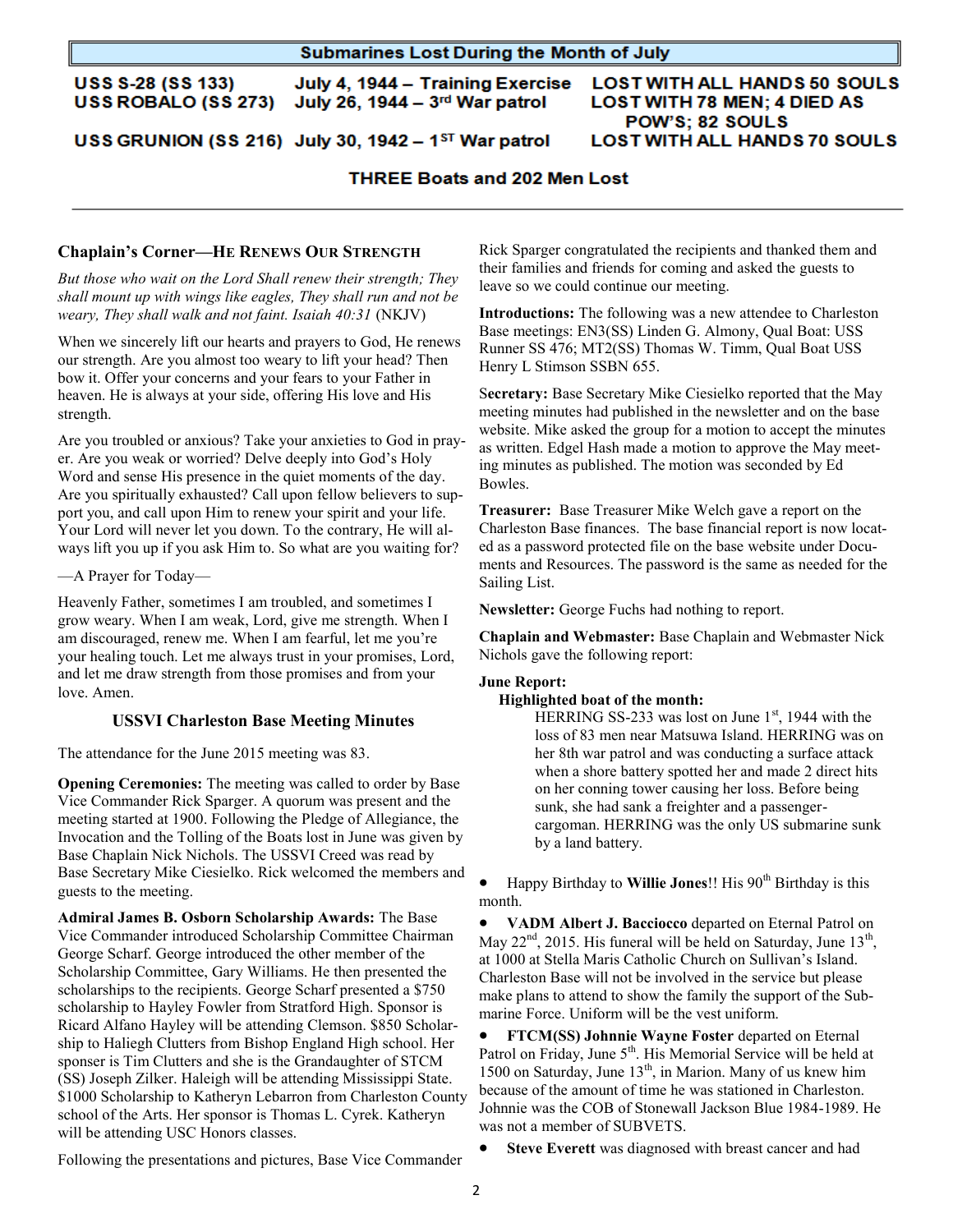cancer surgery yesterday. About 2100 last night I received an email from him saying the doctors got the mass cut out and surgeons initial thought is that the mass is benign. They will know for sure by Wednesday of next week. He's also waiting on the BRACCA test to see if he has the cancer gene and that will be known in about a month. Wanted me to tell you all thanks for the prayers for him and his family and added: Love you guys!

 **Walt Deal** had his left hip replaced on Tuesday. He called me that evening to say the surgery went well and he will be going to rehab tomorrow*.*

• Rich Alkire had a procedure on his carotid artery on June 1<sup>st</sup> and he is not doing well. Please call him if you can..

 **Kit Sparger** had surgery on May 29th on her left leg. Surgery went well.

 **Tom Skorepa** has been undergoing radiation treatment for prostate cancer. The treatment has left him tired. Please give him a call if you have a chance.

 **Roy Robertson** had surgery on his right hand and arm. Everything went well with the operation but he is having to learn to use his left hand….for everything!

 **Mike Knaub's** ankle continues to give him problems. **Frenchy Fuqua** is here tonight.

**Discussed VA Chapels and presumed removal of all things Christian. Talked to retired Navy Captain, Chaplain Ross Rector. Always been that way.** 

**SCP (Shipmate Contact Program) is still going well. Please checkup on your shipmates and let them know you care about their wellbeing.** I'm asking you to:

Take a look at the Sailing List and contact at least 4 shipmates during this coming month (1 per week).

Contact can be by email but phone is preferred

Contact someone outside your table of friends; someone you don't see at the meeting.

Make no reports unless you feel there's something I need to know about.

Several follow-ups were made on those who've had surgery or illnesses in the last couple of months along with the base sending additional cards.

If you know of shipmates or spouses from other bases who are having a difficult time, had surgery, etc. and would like for USSVI Charleston Base to send them a card please send their name and address to the Chaplain via email or phone call.

**Webmaster:** Nick Nichols website is being updated as best as it can be. Nick just got his computer back on track.

**Membership:** Ed Stank reported that base membership is now 331 members and 1 new member at tonight's meeting. We are buying membership cards for people that don't have one. Ed announced that we are having a picnic at the Victory House next Tuesday 16 June.

**Public Affairs:** Tom Clark had nothing to report.

**Storekeeper:** Ron Chambers had nothing to report.

**Veterans Affairs:** Ken Curtis had nothing to report.

**FRA:** Larry Cox was not present. The Vice Commander reported



on Larry's behalf that there is a good ole Navy breakfast on Sunday 14 June from 9 am to 11 am. \$5 per person.

**Scholarship:** George Scharf reported that there is a car show planned for the first weekend in October. We gave away \$2600 in Scholarships funds this year.

**Submarine Veterans of World War II: George Scharf reminded** the base that Swamp Fox will have a meeting on Thursday, June 18 at 1100 at Golden Corral in North Charleston. \$12 per person.

**CRAMA:** Butch Bryar reported that Joe Danning is still working with the ways and means committee about funding. Butch is working with the weapons station on getting artifacts and stuff for the boat. We have been offered to go field day to clean up the boat.

**Nuclear Historian:** Rick Carlson related the following:

Back and forth…. Back and forth….

In and out….In and out.

A little to the right…. A little to the left….

She could feel the sweat on her forehead….

Between her breasts….and, trickling down the small of her back….

She was getting near to the end….!!

He was in ecstasy….with a huge smile on his face as his buddy's wife moved .... Forwards then backwards .... Forward then backward….

Again and again….!!

Her heart was pounding now….

Her face was flushed !

She moaned softly at first, then began to groan louder.

Finally ... totally exhausted, she let out a piercing scream and shouted.

### **OK OK you smug bastard I can't parallel park …. You do it!**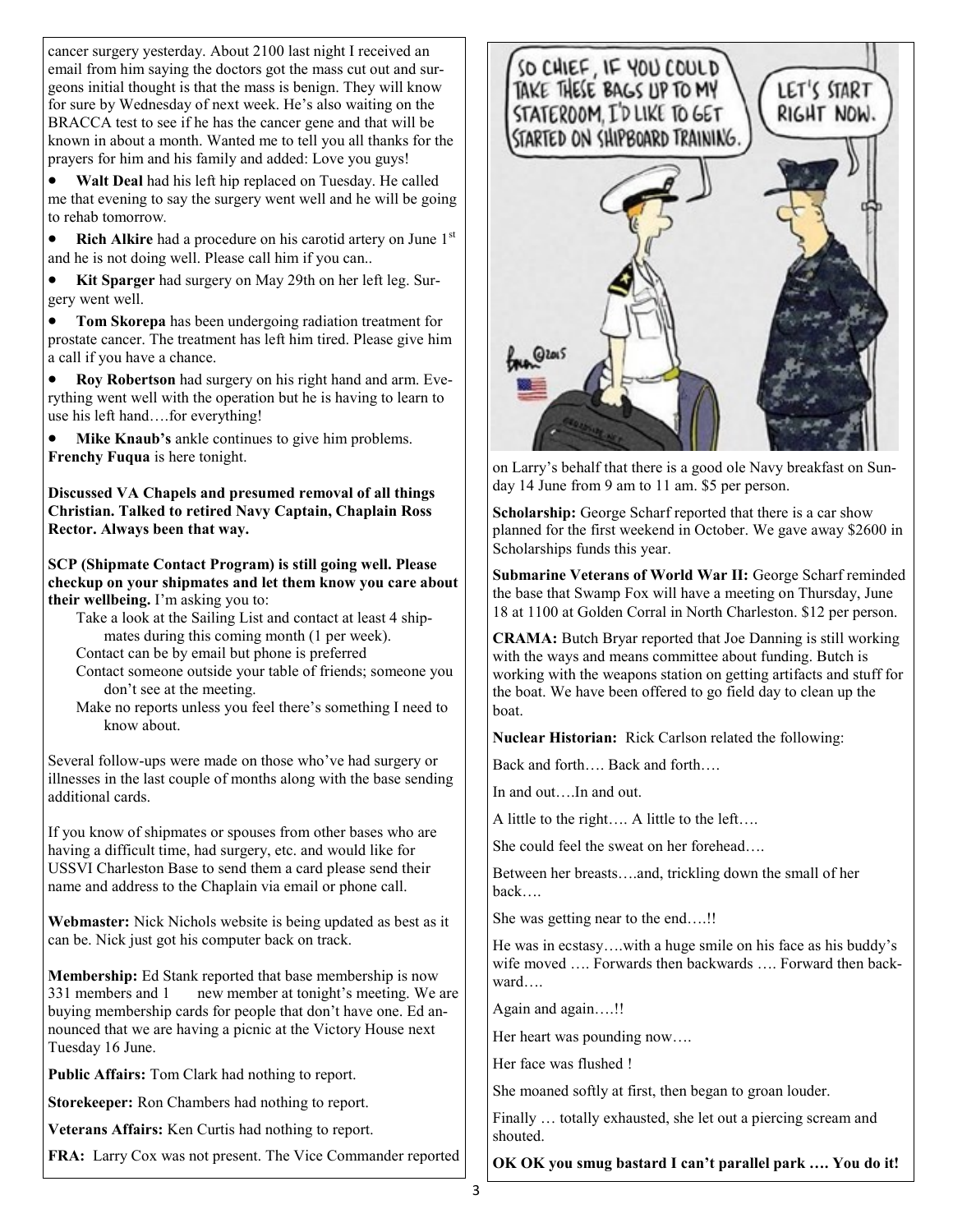The After Battery: Steve "Buddha" Nelms had nothing to report.

**District Commander:** District Commander had nothing to report.

**Chief of the Boat:** Rick Sparger reported for the COB. The FRA elections went well. Every single subvet that ran for a position won. Thanks for the attendance.

The picnic went well everyone had a great time both Subvets and FRA both made \$138 dollars apiece. Due to people not bringing items back to storage facility the combo has been changed and only the COB, Commander and Vice Commander will have the combination.

Rick asked for Volunteers for the Rec Committee.

**Old Business:** Charlie Hudson gave a float update. \$560 dollars were spent the float trailer was stripped and repainted and new boxes were donated by Rick Carlsons son.

**New Business:** Gordon Smith presented a collage of WWII Cigarette patches from the Portsmouth UK Subvets. It was presented to Carl Chinn for the Chaleston Base Subvets.

### **Good of the Order:**

The depth charge was won by Ronnie Vandiver. He won \$247 and donated \$100 to the WWII Subvets for Lunches.

**Meeting Adjourned:** Following the benediction by Base Chaplain Nick Nichols, the Base Vice Commander adjourned the meeting at 2000.

**Up-Coming Events for USSVICB** No events reported.

# **Subvets Wives Club**

The SubVets Wives held their regular luncheon at Logan's Restaurant in Azalea Square on 15 July. Next month's luncheon will be held at a site to be determined

# **The CSS David and the USSVI Charleston Base Little David Project**

No project updates have been reported.

### **Victory House Report:**

On Tuesday, June 16th, 7 members of Charleston Base met at the Victory House (VH) in Walterboro to cook and serve hamburgers and hotdogs to more than 70 residents and staff . The following base members made the trip to the VH: Clete Hash, Jeff Reur, Ed Stank, Robby Roberts, Thom Beach, Charlie Hudson and Nick Nichols. Everyone was very involved with ensuring the residents were well fed. It was extremely hot outside where the grill was located and the cooks definitely lost a few pounds while making sure the tube steak and sliders were done to perfection. Once the meat was done and brought inside to the cafeteria, the VH staff immediately jumped in and began helping us serve up the food. BZs to Ed Stank and Charlie Hudson who took the time to get everything together and ready for this adventure. The picnic was very well received by the VH residents and staff. Those of us who made the trip were well thanked by all of them...but we received the blessings and should have thanked them for allowing us to be there. For those who are not aware, there are two resident submariners at VH, RMCM(SS) Tackett and FTCS(SS) McDevitt. I have some pictures on the website to show what fun we had: [http://](http://ussvicb.org/activity-pics/150616VHpicnic/index.html) ussvicb.org/activity-[pics/150616VHpicnic/index.html.](http://ussvicb.org/activity-pics/150616VHpicnic/index.html) Our next

picnic is in the planning stages for this fall (after it cools off) so be prepared to join in and have fun.

### **Arlington National Cemetery**

There is an app for apple and android devices that helps you locate anyone buried there. All you need it their name. You can get all the info about location, view their tombstone, etc. For those who know persons buried there it is very handy. It is a free app from your app store. Havent checked about PC's.

The app is ANCESPLORER

# **FRA News**

### **Agent Orange Presumption Expanded, but Not for Blue Water Navy Veterans**

 Despite the VA's irrational opposition to helping Blue Water Navy veterans, the agency has expanded presumption for exposure to Agent Orange for a select group of Air Force and Air Force Reserve veterans who served in Vietnam. It is now presumed these service members were exposed to the herbicide Agent Orange through regular and repeated contact with contaminated C-123 aircraft that had been used as part of Operation Ranch Hand (ORH). As a result, the VA can immediately begin providing benefits to this veteran population who submit a disability compensation claim for any of the 14 medical conditions that have been determined to be related to exposure to Agent Orange.

"I am pleased the VA has finally ended the wait and will now provide disability benefits for the Air Force veterans who were exposed to Agent Orange," said Senator Kirstin Gillibrand  $(N.Y.)$ . "However, there are still hundreds of thousands of Blue Water Navy veterans who are being denied benefits they need and deserve because of a technicality in the law. Congress owes it to the Blue Water Navy veterans who bravely served our country and have fallen victim to Agent Orangerelated diseases to finish the job by passing legislation that would finally solve this problem and provide access to the benefits they deserve."

 FRA is supporting Senator Gillibrand's "Blue Water Navy Vietnam Veterans Act" (S. 681) and its House companion bill (H.R. 969, sponsored by N.Y. Rep. Chris Gibson), measures that would clarify a presumption for exposure to Agent Orange during the Vietnam War for veterans who served off the coast of Vietnam, so-called Blue Water veterans. FRA National Executive Director (NED) Tom Snee regularly brings attention these concerns when he attends the quarterly Veterans Service and Military Service Organization (VSO/MSO) roundtable discussion, sponsored by Senate Minority Leader Nancy Pelosi and the House Democratic Caucus. (See below.)

 Members are urged to use the FRA Action Center ([action.fra.org/action](http://cqrcengage.com/fra/app/thru?ep=AAAAC2Flc0NpcGhlcjAx9VKskHphbEAXFAHe6FPqOWkMEvG_6eV7z1iL-oVbF6kWI8ukEH0HSAN3eTUZVZC8Ix--j8eE7srb8jfK0QLpdm8XkZISrCM1zi_hea3_SSxo7yO8fUUMSh2aXrWxLiKJxK_hYxvzOMmsA3nzVuDHgw&lp=0)-center) to ask their U.S. Representative and U.S. Senators to support the Blue Water Navy Vietnam Veterans Act.

### **FRA Meets with House Minority Leader Nancy Pelosi and Others**

 In addition to sharing FRA's concerns about Agent Orange exposure (see above), NED Snee also voiced FRA's perspective on several other concerns in the veterans' community. The discussion for this quarter's gathering of military and veterans organizations also focused on implementation of the Depart-

4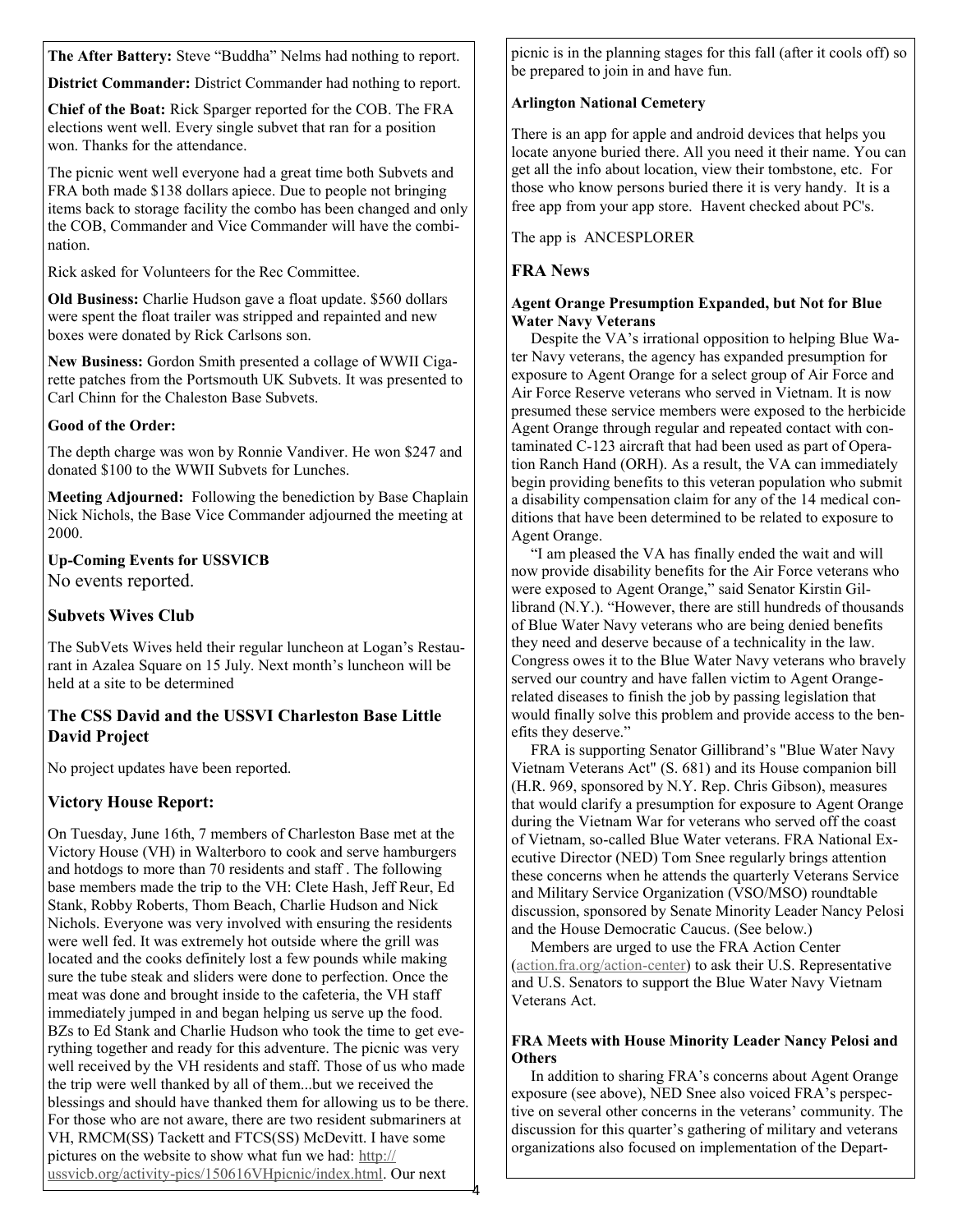ment of Veterans Affairs (VA) Choice program, which is intended to allow veterans to use non-VA health care if they live more than 40 miles from a VA facility or have been waiting more than 30 days for an appointment at the VA. The discussion also focused on the VA's aging infrastructure, construction cost overruns and the lack of mental health professionals in the VA.

#### **Dual BAH on the Chopping Block**

 The 2016 Senate National Defense Authorization Act (NDAA-S. 1376) includes a provision that will dramatically change how dual-service couple's Basic Allowance for Housing (BAH) will be calculated. The Senate is proposing to authorize only to the higher-ranking member of a dual-service couple to receive BAH. Under current policy, service members who are married to one another, have no children and are assigned to the same location can each draw BAH at a lower "without dependents" rate. If the couple has a child, the more senior ranking member can draw BAH at a higher "with dependents" rate, while the other member continues to draw BAH at the lower "without" rate.

 To put this matter in perspective, an E-6 living in the Washington, D.C. metro area receives BAH of \$2,016 per month as a single service member, and a single E-7 gets \$2,148/month. Under current regulations, a married couple with these ranks would jointly receive \$4,164 per month in BAH. If the proposed changes take effect, the E-7 would be eligible to receive \$2,553 in BAH and the E-6 would get \$0. Marriage would effectively reduce their collective housing allowance by \$1,611 a month—or \$19,332—over the course of a year.

 If the same two single service members married civilians, their BAH would both be at the "with dependents" rate of \$2,463 for an E-6 and \$2,553 for an E-7, which is much more than if they married each other.

 FRA opposes this provision, and the issue is listed on the FRA Action Center ([action.fra.org/action](http://cqrcengage.com/fra/app/thru?ep=AAAAC2Flc0NpcGhlcjAxLmhqmx60nCOVh30RE3HIvODXekicK_4qAiGluREjGUTxkKUq8t4Ssa0RvyiQjVqPOEHCz2vGGJAHG_z5S0_MjBM3RwcPNG5skgQ5-kY7cGBbX0cGADuKEJdlAGPSxe0v0jDrhHRD81IK_EUexRSuwA&lp=0)-center). We strongly encourage all shipmates to use the FRA Action Center today to let your senators know that you oppose this provision. President Obama has also voiced strong opposition to the proposal and said that the targeted cuts to BAH would "impose a marriage penalty." An online petition is also aimed at stopping this proposal. If the petition (available at [https://](http://cqrcengage.com/fra/app/thru?ep=AAAAC2Flc0NpcGhlcjAxVCo0x5AK7b5MtveGHeTSRyo_lToKHmzvebAbHaw6rbA3GB27lv1MNatn9yJKN9TqblzsMCa-LpSSFp8NtHA21Cap0qecLOHVtDjeUbxZ-DiYrGLTFbg18AsEih5Vt9F99LqH8wS7-2lWajyluHHO8L_1M60EBMB1TtvObySk--bDxQ2En_lc4yXd-p5p_6b_6tJmHHoLT) [petitions.whitehouse.gov/petition/stop](http://cqrcengage.com/fra/app/thru?ep=AAAAC2Flc0NpcGhlcjAxVCo0x5AK7b5MtveGHeTSRyo_lToKHmzvebAbHaw6rbA3GB27lv1MNatn9yJKN9TqblzsMCa-LpSSFp8NtHA21Cap0qecLOHVtDjeUbxZ-DiYrGLTFbg18AsEih5Vt9F99LqH8wS7-2lWajyluHHO8L_1M60EBMB1TtvObySk--bDxQ2En_lc4yXd-p5p_6b_6tJmHHoLT)-senate-proposed-bill[specifically](http://cqrcengage.com/fra/app/thru?ep=AAAAC2Flc0NpcGhlcjAxVCo0x5AK7b5MtveGHeTSRyo_lToKHmzvebAbHaw6rbA3GB27lv1MNatn9yJKN9TqblzsMCa-LpSSFp8NtHA21Cap0qecLOHVtDjeUbxZ-DiYrGLTFbg18AsEih5Vt9F99LqH8wS7-2lWajyluHHO8L_1M60EBMB1TtvObySk--bDxQ2En_lc4yXd-p5p_6b_6tJmHHoLT)-unfairly-targets-and-limits-bah-benefits-dualmilitary-[spouses\)](http://cqrcengage.com/fra/app/thru?ep=AAAAC2Flc0NpcGhlcjAxVCo0x5AK7b5MtveGHeTSRyo_lToKHmzvebAbHaw6rbA3GB27lv1MNatn9yJKN9TqblzsMCa-LpSSFp8NtHA21Cap0qecLOHVtDjeUbxZ-DiYrGLTFbg18AsEih5Vt9F99LqH8wS7-2lWajyluHHO8L_1M60EBMB1TtvObySk--bDxQ2En_lc4yXd-p5p_6b_6tJmHHoLT) garners 100,000 signatures, the White House will review the matter and provide an official response.

### **VA Drops Net Worth in Determining Eligibility**

 FRA applauds the Department of Veterans Affairs (VA) for eliminating the use of a veteran's net worth when determining eligibility for health care benefits and co-payments. Co-payments for veterans in the lowest Priority Groups (7 and 8) are higher than any other group. Dropping net worth will make some veterans in these categories eligible for higher-priority groups.

 FRA believes that veterans have earned health care benefits through their demanding service to their country, regardless of their personal financial situation. Our nation made a commitment to all veterans in return for their service, and limiting eligibility for health care and co-payments conveys the wrong message to our service personnel currently serving and those who have served in the past.

### **Support Agent Orange Blue Water Navy NDAA Amendment**

 A newly-filed amendment to the Senate version of the National Defense Authorization Act (NDAA-S. 1376), sponsored by Senator Steve Daines (Mont.), expands Agent Orange presumption from only "boots on the ground" and "brown water" to include ships within the territorial waters of the Republic of Vietnam. This amendment would allow most "blue water" veterans who served off the coast of Vietnam to be compensated for service-connected disabilities related to their exposure to Agent Orange herbicide. Studies demonstrate that the desalinization process used on Australian and U.S. Navy ships off the coast of Vietnam magnified the exposure of the Agent Orange in the water. Past VA policy (1991–2001) allowed service members to file claims if they received the Vietnam Service Medal or Campaign Medal. Members are strongly urged to use the FRA Action Center ([action.fra.org/action](http://cqrcengage.com/fra/app/thru?ep=AAAAC2Flc0NpcGhlcjAxFeoL8hdO_rLADdkfhoj1SZx0EWbO100rBBRAuuo0YBQXKAekUxF8Lzxc99Qrcd1x0TWqhYqJmAK8biwk7vfAlOcPS2LYhbzZ-BZrGKIzy5zQYlg-otO0GgkJjDzG9AQS69_eYKMvNwmsUn-MWy-y1Q&lp=0)-center) to ask their senators to support this amendment.

Other amendments to the Senate NDAA listed on the Action Center include stopping pharmacy co-pay increases for retirees under age 65, concurrent receipt reform, increasing active duty/ reserve pay and BAH, and providing veterans status for 20-year reservists who were not mobilized. Members are encouraged to use the Action Center to weigh in on these important issues.

### **DoD Supports New Military Retirement System with Changes**

 After a long delay, the Department of Defense (DoD) has announced its support for a blended military retirement system—with some notable changes. Firstly, DoD recommends that the COLA minus one percent provision for military retirees who begin military service after January 1, 2016 be repealed. Both the House and Senate proposals allow for a lump sum payment to a service member at 12 years if he or she signs up for four more years. The DoD wants greater flexibility to offer lump sum payments anytime between eight and 16 years of service, and wants more flexibility in determining the size of the payment and the length of the service obligation. The DoD also wants a mandate for new service members to contribute three percent of their pay to Thrift Savings Plan (TSP) accounts, the federal employee equivalent to a 401(k) account, which will be matched by an employer contribution and may not be opted out of until the service member completes financial literacy training. For more details on the Pentagon's changes to the military retirement system, see Tom Philpott's June 11 2015 Military Update column on the FRA website.

 Since February 2015, Congress has been debating the advantages and disadvantages of the 15 recommendations of the Military Compensation and Retirement Modernization Commission (MCRMC). The first recommendation slashes future military retainer pay by 20 percent and moves future retirees into a blended retirement system. Troops would receive government contributions to Thrift Savings Plan (TSP) accounts, the federal employee equivalent of a 401(k) account. Both the House and Senate Defense Authorization bills include these provisions. The House version allows a government match of up to 5 percent and continues the match throughout the entire career. The Senate proposal pro-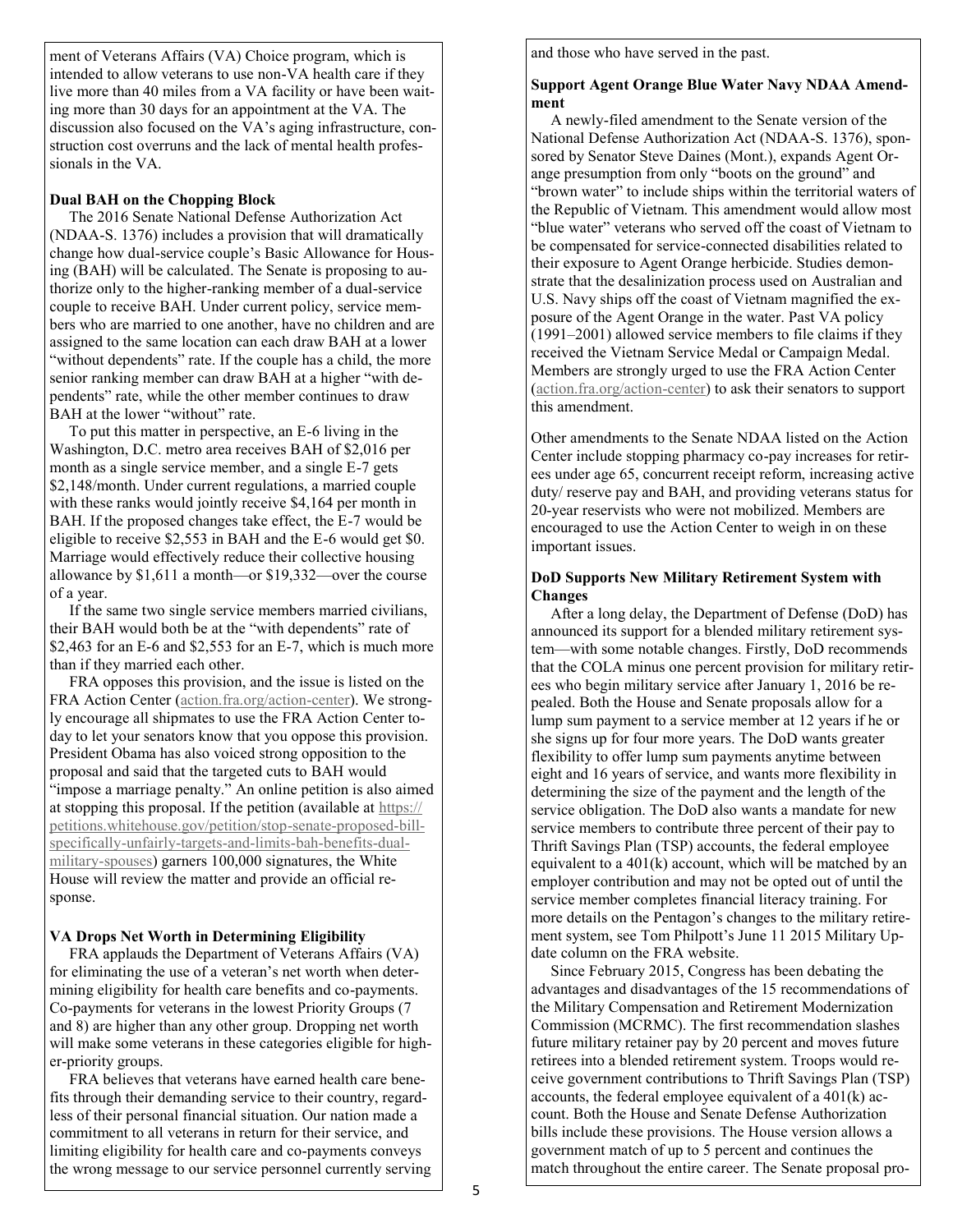vides only a 4 percent match (after two years of service) and stops government contributions at 20 years of service. This will be one of many differences between the two bills that will have to be resolved in conference committee. A conference committee will be appointed after both bills pass their respective chambers. The conference committee (made up of an equal number of senators and representatives) will draft the final version of the bill, which then will return to the House and Senate for a vote. If both chambers approve the bill it will be sent to the President, who will sign it into law or veto it.

 Members are urged to use the FRA Action Center ([action.fra.org/action](http://cqrcengage.com/fra/app/thru?ep=AAAAC2Flc0NpcGhlcjAxzxETThvmwO0lloTwXT-sD6g2LEGyYhwGzXG9Ox3EPFVfziRBmsw8pZlkqM_JEA6vudCVITCOgcKgSnbx1SxkYgcqNGj5wSLkGTqUKdewtpfGspQBPTEWduYjtKJ9fvB3xVzQ_pfkZja2g79FD9GTRg&lp=0)-center) to weigh in on the proposed new retirement system.

### **SBP/DIC Offset Repeal Introduced in the Senate**

 Sen. Bill Nelson (Fla.) has introduced FRA-supported legislation (S. 979) that repeals the requirement for reduction of survivor annuities under the Survivor Benefit Plan (SBP) for surviving spouses to offset dependency and indemnity compensation (DIC). This is the Senate companion bill to legislation introduced in the House (HR 1594) sponsored by Rep. Joe Wilson.

 SBP and DIC payments are paid for different reasons. SBP is purchased by the retiree and is intended to provide a portion of retired pay to the survivor. DIC is a special indemnity compensation paid to the survivor when a member's service causes his or her premature death. In such cases, the VA indemnity compensation should be added to the SBP the retiree paid for, not substituted for it. It should be noted as a matter of equity that surviving spouses of federal civilian retirees who are disabled veterans and die of military-serviceconnected causes can receive DIC without losing any of their federal civilian SBP benefits.

 Members are strongly urged to use the FRA Action Center ([action.fra.org/action](http://cqrcengage.com/fra/app/thru?ep=AAAAC2Flc0NpcGhlcjAx8R_h3PdryDVzXwKbm82OeIm7Dbnbjo14F9vEfnqEMXKsrQykwyYt3PcBwxrwkYFFPRNE4lWpPjOlU6YO01Hqwwct66kHYE-Kxbfi2MfEBhtfc5TJfyiAajPb6sOubLdONkhfqLq2vovixReoZt4Y0Q&lp=0)-center) to ask their U.S. representative and senators to support these proposals.

# **Correction to SW Regional Convention Dates.**

### **Southwest Regional Convention Dates Misprinted in June Issue of FRA Today**

 On page 30 of the June issue of FRA Today, we printed dates, locations, and contact information for our 2015 regional conventions. We made an error with the dates for the Southwest Regional Convention—the convention will be held on **August 14** and **15** (not August 8 and 9 as printed). The remainder of the information we published about the Southwest Region's convention is correct:

Location: Riverside Resort, Laughlin, Nevada Host: Branch and Unit 70 Contact: RSSW Darvin Dalrymple at 619-992-

9886, [Darvin\\_FRA70@cox.net](mailto:Darvin_FRA70@cox.net?subject=Southwest%20Regional%20Convention) Unit VP Michelle Caston at 760-803-5656, [me](mailto:me-n-rc@cox.net?subject=Southwest%20Regional%20Convention)-n[rc@cox.net](mailto:me-n-rc@cox.net?subject=Southwest%20Regional%20Convention)

We apologize for any inconvenience that this misprint may have caused.

# **Underseas Warfare News**

**Putin's Spy Submarines Target Clyde Defences** *Ben Borland, Express UK, May 30*

Francis Tusa spoke out after a number of senior RAF figures revealed that Vladimir Putin's navy is monitoring our Trident submarines as they emerge from the Clyde.

The Sunday Express also understands that the number of submarine-hunter Type 23 frigates operating off the west of Scotland has recently been increased from one to two as a direct result of the Russian threat. There were also fresh warnings of a new fishing boat tragedy, after a number of near-misses where trawlers nets snagged on mystery underwater objects.

The furore began when five retired senior officers urged the Government to replace Britain's axed Nimrod maritime patrol aircraft.

They said: We know that Russian submarines are monitoring the area from which our nuclear missile submarines emerge from the Clyde.

Without maritime patrol aircraft surveillance, opportunities for intelligence-gathering by such intruders can only prejudice the security and effectiveness of our strategic deterrent.

Indeed, it would be surprising if valuable intelligence had not already been acquired by the Russian Navy since the Nimrod force was grounded in March 2010.

The letter to the Daily Telegraph was signed by Air Marshall Sir John Harris, Air-Vice Marshall George Chesworth, Air-Vice Marshall David Emmerson, Air-Vice Marshall Andrew Roberts and Air Commodore Andrew Neal.

### **S. Korea, U.S. Start Joint Anti-Submarine Naval Drill** *Staff, Yonhap News Agency, June 1*

**SEOUL** - South Korea and the United States have staged a joint anti-submarine naval drill to tackle North Korea's threats, sparked by the North's test-firing of a submarine -launched ballistic missile, the Navy said Monday.

The two allies kicked off the largest-ever combined anti-submarine exercise Saturday that will run through Wednesday in waters off South Korea's southern resort island of Jeju.

"The drill is aimed at deterring submarine-related provocations and beefing up the Navy's capacity to protect a southern maritime pathway, a key factor in maintaining operational logistics during war," the Navy said in a statement.

The exercise involves more than 10 vessels, including the Aegis destroyer Seoae Ryu Seong-ryong, two submarines and a P-8 Poseidon U.S. surveillance plane equipped with air-to-ground missiles, it added.

The five-day drill will include practical-level training based on diverse scenarios regarding Pyongyang's threats involving submarines, including tracing and identifying enemies' underwater capabilities and firing mines and bombs at them, according to the statement.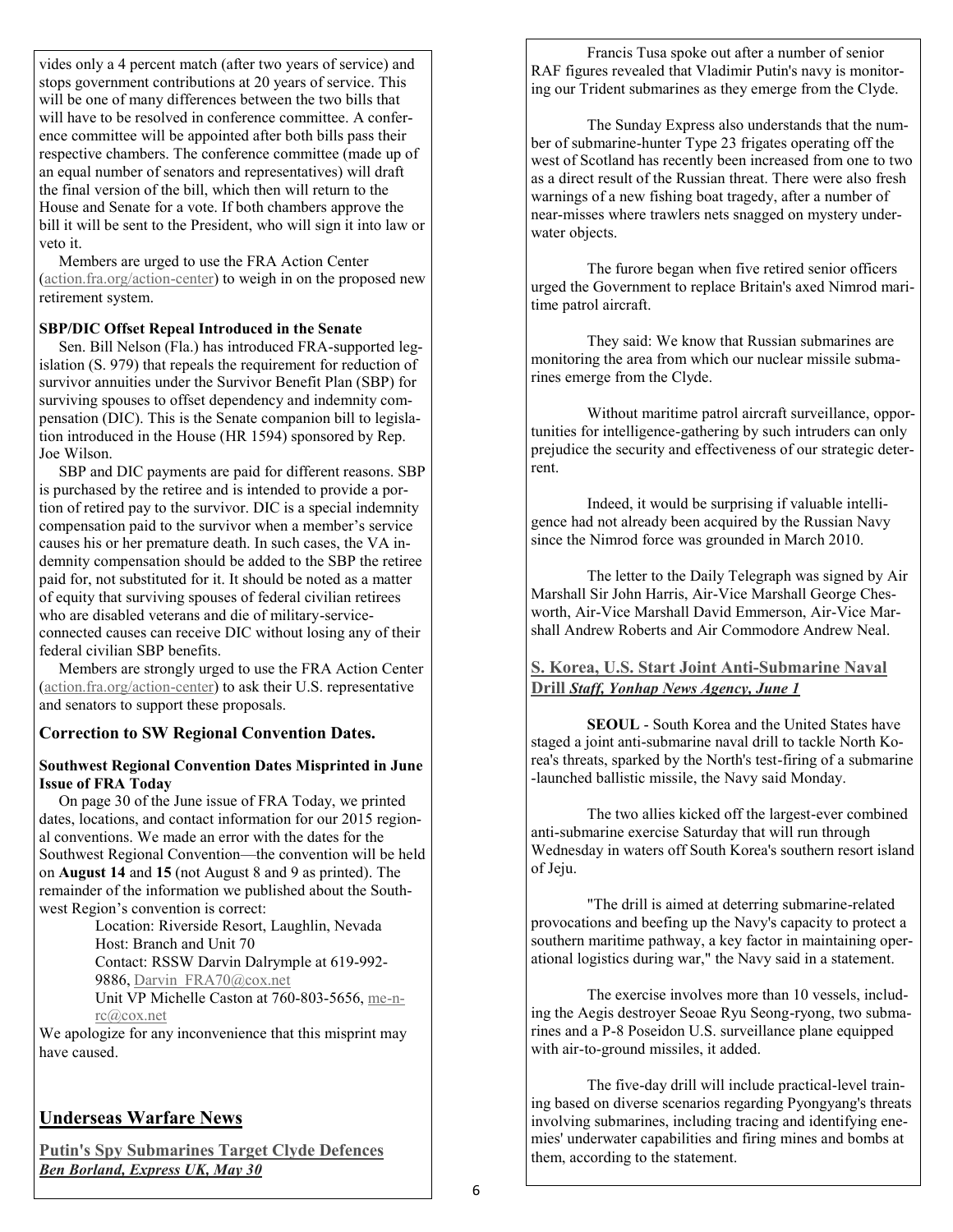The move came after North Korea claimed last month that it had successfully test-fired a ballistic missile from a submarine in what could be a fresh threat to regional security. The North also said it has made nuclear warheads small enough to fit on missiles.

The allies began the biannual anti-submarine drills in 2012 as part of efforts to boost their underwater capabilities against threats from the North in the wake of its torpedoing of the South Korean warship Cheonan that killed 46 sailors.

"The exercise this time will be a chance to display a stern will that the allies' Navies will never tolerate North Korea's underwater provocations," said Nam Dong-woo, a onestar general that leads the program.

"The training will allow us to upgrade our antisubmarine multi-dimensional operations that involve maritime and airborne capabilities," he added.

North Korea is believed to have some 70 submarines, including about 20 1,800-ton Romeo-class vessels. It is also believed to be building a new submarine capable of firing missiles.

**Sen. Collins Tours Yard With U.S. Labor Secretary**  *Deborah McDermott, Portsmouth (NH) Herald, June 3 Thomas Perez declares 'culture of excellence'*

**KITTERY** – Secretary of Labor Thomas Perez declared his day in Maine on Wednesday, at the Portsmouth Naval Shipyard and earlier at Bath Iron Works, "one of the best days on the job" since joining the Obama Administration.

Perez was joined by Sen. Susan Collins, R-Maine, who invited the secretary to the shipyard in particular to learn more about its apprenticeship programs and worker engagement efforts, which Perez called among "the most remarkable investments in human capital I've observed."

Perez and Collins met with a dozen or more shipyard employees at the yard's training facility, where currently 892 men and women apprentices learn the skills they will need to become fully trained workers.

Many of the ideas for training come directly from the workers themselves, as embodied in the shipyard's "Declaration of Excellence." Under the declaration, workers are encouraged to tell management cost-saving or time-saving measures that will help the U.S. Navy and better train apprentice workers.

Among the apprentices meeting with Perez and Collins was Jen Ouellette of South Berwick, a fourth-year apprentice welder. She said she had started a career as a journalist, but decided it wasn't for her. From a shipyard family, she said decided to become an apprentice.

―I never thought at 27 I was going to become a welder on a nuclear submarine," she told them.

As she gave them a tour of the mock submarine at the facility's Learning Center, she said working at the yard has provided an opportunity for a "good, middle class life" for her and her family.

"I'm so proud of you," said Collins later to Oullette, "especially that you had the courage to start again."

"It's all about people like Jen," said Perez, "people" who show remarkable leadership and talent and who do this in defense of our country. She is part of a work culture here that is undeniably a culture of excellence."

Collins said she brought Perez to the shipyard and to BIW in order to show him a model of worker training, as might be envisioned in the Workforce Innovation and Opportunity Act, a jobs training law that passed with bipartisan support last year and with leadership from Collins.

"I am so impressed with what we saw today here at the shipyard," she said. "The involvement of workers in designing and running the programs is truly inspiring and impressive."

She thanked Perez for coming "to the great state of Maine" and taking the time to see firsthand the work that the shipyard is undertaking.

Paul O'Connor, president of the Metal Trades Council at the shipyard, took Perez aside at one point, and said that the worker-centered model at the shipyard could "transform the public sector."

Perez replied, "I can see the invested culture here, and culture is everything" on the job.

"We certainly have a template here that works," said O'Connor.

"I couldn't agree more," said Perez.

# **4th Navy Sub Sailor Gets Prison In Shower Recordings Case** *Russ Bynum, Associated Press, June 2*

MAYPORT NAVAL STATION, Fla. – A Navy sailor pleaded guilty Tuesday to secretly videotaping female trainees as they undressed for showers aboard a submarine, becoming the fourth crew member of the USS Wyoming to be sentenced to prison in a case that has tarnished the U.S. military's integration of women into its submarine fleet.

A court-martial sentenced Petty Officer 3rd Class Cody Shoemaker to 18 months in prison and a bad-conduct discharge. The 22-year-old missile technician told a military judge that twice last spring he used a cellphone to record female midshipmen from a tight crawlspace that looked into the shower area from beneath a sink.

"The Navy has brought women into the submarine force and the accused has not gotten onboard," Lt. Cmdr. Lee Marsh, a Navy prosecutor, said in asking the judge to "send a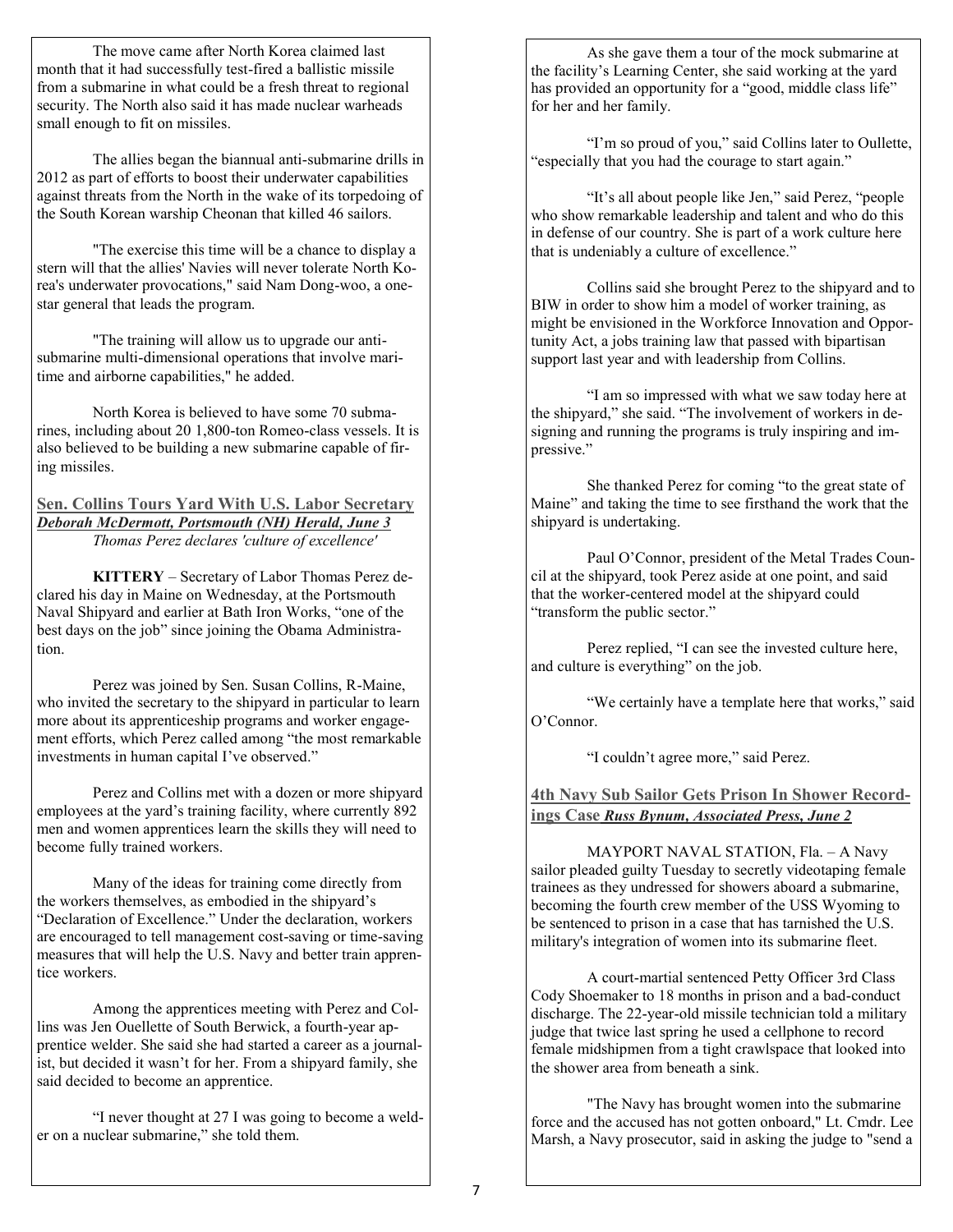message to that submarine force that all sailors, male and female, will be treated with dignity and respect."

In addition to midshipmen – students from the U.S. Naval Academy or college Navy ROTC programs – prosecutors say four female officers serving on the Wyoming were also recorded undressing and sailors traded the videos "like Pokemon" cards for energy drinks and other items.

Three other sailors pleaded guilty in the case last week and three more are still awaiting trial. The stiffest sentence so far has gone to Petty Officer 2nd Class Charles Greaves, who pleaded guilty to recording the female officers. He received two years in prison and a dishonorable discharge.

"That feels significant, but not out of the range I would expect to see," said Victor Hansen, a former military prosecutor and defense attorney who's now a professor at the New England School of Law.

With all defendants who have pleaded guilty so far sentenced to jail time, Hansen said, the Navy seemed to be saying "if you're involved at any level, this is going to be more than a slap on the wrist."

Last Wednesday, Petty Officer 2nd Class Joseph A. Bradley pleaded guilty to sharing videos of the officers and received 30 days confinement and a reduction in rank. Petty Officer 3rd Class Brandon McGarity, whose crime was failing to report the videos to superiors, got 15 days confinement and a reduction in rank after he pleaded guilty Friday.

No female trainees were called to testify against 22 year-old Shoemaker. Marsh said the sailor's victims were recorded "from the waist down" and couldn't be identified on the videos.

"I offer the most sincere apologies to the female midshipmen," Shoemaker told the judge. "I know that I have potentially swayed their decisions to become female officers on submarines."

The four female officers who were recorded by another sailor have said the videos either ruined or harmed their careers.

The charges to which Shoemaker pleaded guilty carry a maximum penalty of six years in prison, and prosecutors asked the judge to impose a three-year sentence. Shoemaker's defense attorney, Lt. Jennifer Buyske, told the judge he deserved no more than six months behind bars and noted he has a wife and two young children.

"You don't have a predator on your hands," Buyske said. "You have a young man who made terrible decisions."

**South Korea Says It Tested Missile That Can Strike Anywhere In North** *Choe Sang-Hun, New York Times, June 4*

SEOUL, South Korea – South Korea successfully test-fired its first ballistic missile on Wednesday with a range

far enough to hit any part of North Korea, Defense Ministry officials said.

With President Park Geun-hye watching, two missiles blasted off from a test site on the west coast of South Korea. The government released a photograph of a missile being fired from a tube mounted on what appeared to be a vehicle, suggesting that the model tested was a prototype for a mobile missile system.

South Korea has been developing a new ballistic missile since the United States agreed in 2012 to allow it to extend the range of those arms up to 800 kilometers, or about 500 miles, enough to reach any target in North Korea but not to threaten China or Japan.

Until then, mutually agreed-upon guidelines had barred South Korea from deploying ballistic missiles with a range of more than 185 miles and a payload of more than 500 kilograms, or 1,100 pounds.

A Defense Ministry spokesman, citing ministry policy, declined to reveal the range and payload of the missiles tested on Wednesday, except to say that they had a range sufficient to hit anywhere in North Korea. But South Korean news media, citing unidentified military sources, reported that the new missiles, code-named Hyunmoo-2B, had a range of more than 310 miles and a payload of 2,200 pounds.

South Korea's national news agency, Yonhap, said one or more of the new missiles would be deployed as early as late this year.

Ms. Park observed the test on Wednesday to "view" South Korea's key military capabilities to counter North Korea's threats," said the president's spokesman, Min Kyungwook.

North Korea has an arsenal of ballistic missiles that can reach all of South Korea and Japan, the two major allies of the United States in the region. It is also developing an intercontinental ballistic missile. Fears of its missile capacity have grown since it claimed in May that it had successfully test-fired a missile from a submarine. It also claimed that it has been building nuclear warheads small enough to be mounted on a long-range missile.

When the United States agreed to revise its missile guidelines for South Korea in 2012, it tried to balance its fear of a regional arms race with South Korea's concern over growing military threats from the North. Some installations in North Korea have been out of the range of South Korea's old ballistic missiles.

Under the revised guidelines, South Korea can deploy ballistic missiles with a range of up to 500 miles as long as their payloads do not exceed 1,100 pounds. It can also load warheads weighing as much as 4,400 pounds on ballistic missiles with shorter ranges.

**Poland To Participate In Baltops Naval Exercises** *Staff, Radio Poland, June 2*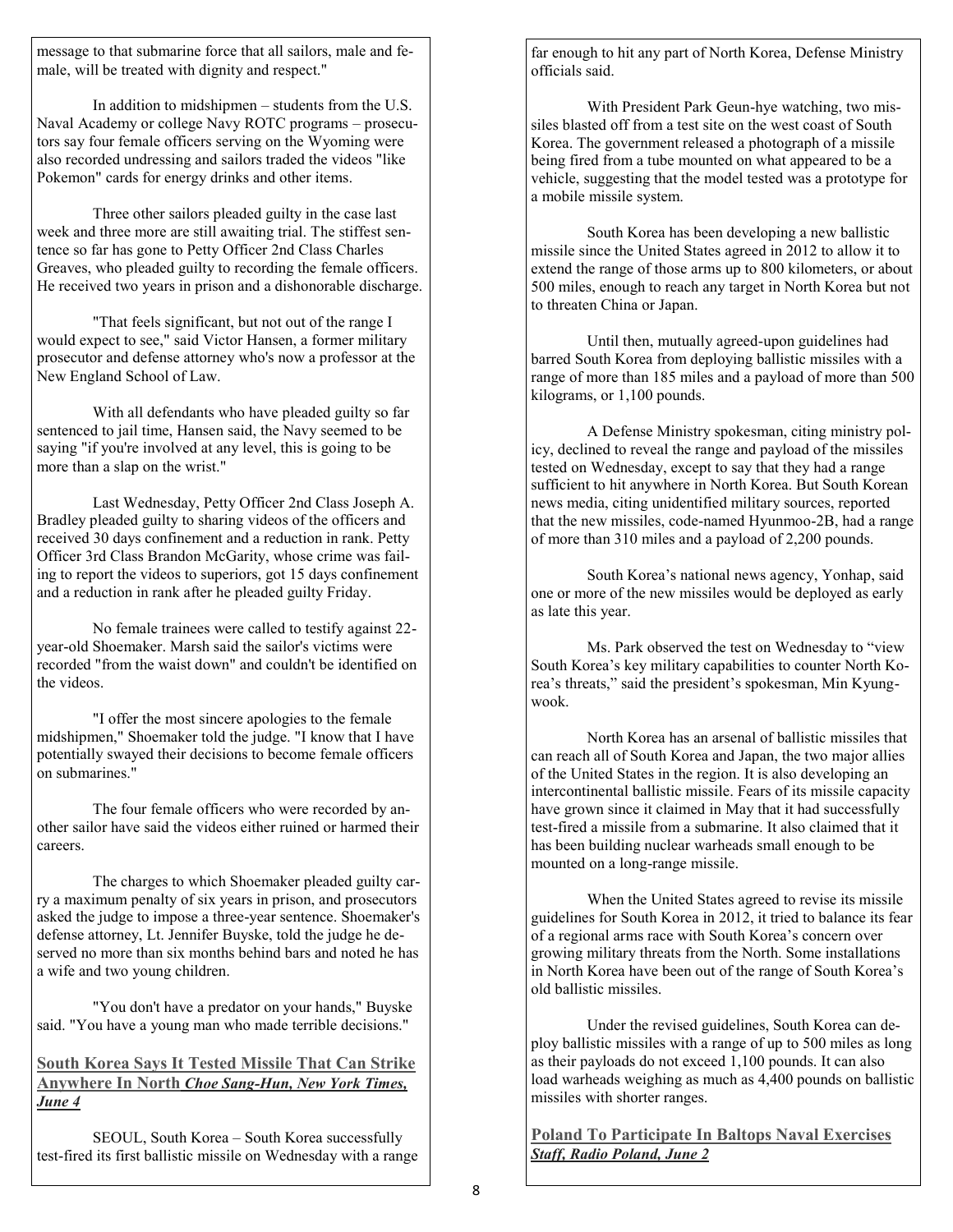A total of 49 ships from 15 different countries will take part in the 'Baltops' 2015 exercise this month, with the Polish Navy providing the largest single contingent.

Baltops is a U.S.-sponsored military naval exercise in the Baltic Sea, which Poland has been participating in since 1993.

This year the exercise will partially take place in the Polish port of Gdynia, before moving out to the Baltic and finally finishing in the German port of Kiel.

Przemysław Płonecki, a press spokesperson for the Polish 3rd Ship Flotilla, revealed that over 5,000 soldiers from 17 countries will take part in Baltops this year, with ships provided by 15 countries.

In addition, 40 aircraft will also participate, including American B-52 bombers.

Płonecki announced that the Polish Navy will provide the submarine ORP Kondor as well as two minelayerlanding ships and six minesweeper ships for the exercise.

Baltops will begin on the 5th June, and ships are expected to arrive in Gdynia from the 4th.

Between 14.00 and 16.00 on the 6th of June it will be possible for civilians to enter the military port in Gdynia to see some of the ships.

During the exercise around 700 soldiers will take part in a practice amphibious assault near the costal tourist resort town of Ustka, to the west of Gdynia.

Apart from Poland, other participating countries will consist of the Netherlands, Denmark, Estonia, France, Latvia, Lithuania, the UK, the U.S., Turkey, Belgium, Norway, Canada, Germany, Finland, Sweden and Georgia.

**Royal Navy To Let Sailors Smoke E-Cigarettes On Nuclear Submarines As 'They Aren't Fire Risk' (UK)** *Staff, Mirror, June 6*

Sailors are set to be allowed to puff e-cigarettes in their nuclear submarines.

The move follows a fugitive whistleblower claiming unauthorised vaping was a safety risk.

Royal Navy medical officers now think there is no risk – and e-cigs would help ratings to give up real cigarettes, reports the Sunday People.

Weapons engineer William McNeilly, 25, went on the run after publishing an online dossier of alleged safety failings in the four-sub Trident fleet.

They included inadequate tests to see if missiles could be launched safely, alarm systems being muted because they kept going off and top secret documents being left unguarded.

McNeilly, who served aboard sub HMS Victorious, handed himself in and has now returned to duty.

Defence Secretary Michael Fallon dismissed his concerns as wrong or the result of misunderstandings.

Armed Forces Minister Penny Mordaunt said: "Only one of his allegations remains to be concluded – that electronic cigarettes were used on the submarine."

That made the Navy wonder whether e-cigs do pose a fire risk.

Ms Mordaunt said: "This is now being examined by the Institute of Naval Medicine to ascertain whether electronic cigarettes may be suitable for use on submarines."

Shadow Armed Forces Minister Kevan Jones said: "It seems top brass don't know what they're doing."

A MoD spokeswoman said: "There is clear evidence e-cigarette use would not have put safety of a boat at risk."

**HASC Chair: Ohio Sub Replacement Costs Crowding Out Navy Programs** *Richard Sisk, DOD Buzz, June 9*

The chairman of the House Armed Services Committee raised questions Tuesday about the ballooning cost projections for the Ohio class ballistic submarine replacement program that could threaten to shortchange other Navy priorities.

"I'm concerned about the Ohio class replacement," said Rep. Mac Thornberry, R-Tex., and its potential to "crowd out all other shipbuilding in the Navy. We have other shipbuilding needs" besides the Ohio replacements, which are projected to cost about \$93 billion, Thornberry said.

Thornberry made the comments in a roundtable session with defense reporters a day after the Navy confirmed that it was looking into a possible violation of anti-lobbying laws by Adm. John Nicholson, the Navy's main Ohio replacement advocate and President Obama's nominee to succeed Adm. Jonathan Greenert as the next Chief of Naval Operations.

The review focused on whether Richardson may have violated rarely-enforced laws barring federal employees from lobbying the public when he enthusiastically backed the Ohio replacement program in a speech last year to the Naval Submarine League.

―Inform those in your sphere of influence, everyone from your Congressmen to your local PTA" of the merits of the replacement program, Richardson told the audience. His remarks were first reported by the Project on Government Oversight, a non-partisan watchdog group, and by Politico.

The current Ohio class submarines began their first patrols in 1981. The replacements were expected to be operational in 2030.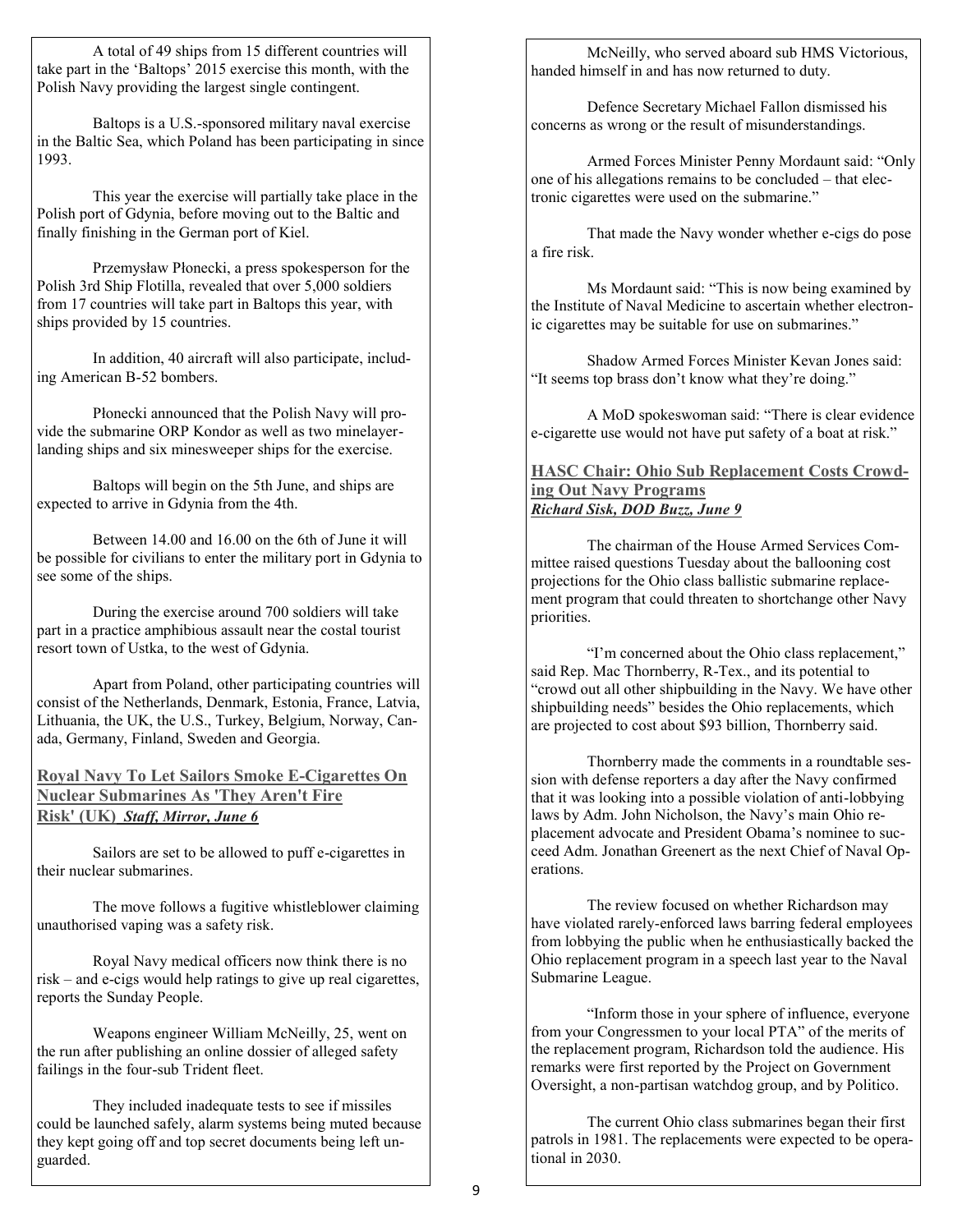Thornberry's session with reporters came as the Senate continued debate on the proposed \$612 billion defense bill that President Obama has threatened to veto unless issues are resolved on the amounts allotted to the so-called "war budget" – the funding for Overseas Contingency Operations (OCO).

On Tuesday, the Republican-led Senate defeated an amendment offered by Sen. Jack Reed, D-R.I., the ranking Democrat on the Senate Armed Services Committee, which would have limited the amount of money available for the OCO account unless similar amounts were made available for domestic programs.

Despite the partisan debate, Thornberry said he expected the Senate to move fairly soon on the National Defense Authorization Act that would allow a conference committee of the House and Senate to begin discussions on a final bill.

―I would not expect the Senate or the House to be interested in  $-$  oh let's put this off again," Thornberry said. As far as he was concerned, "I'm ready to to rock and roll as fast as we can," Thornberry said.

### **Submarine Warfare In House As Members Debate Best Method For Funding** *Julian E. Barnes, Wall Street Journal Blog, June 10*

Republican will be pitted against Republican in Congress Wednesday, as members of the House Armed Services Committee go up against congressional appropriators over how best to fund a new generation of nuclear-armed, ballistic missile submarines.

House Armed Services Committee members, worried that replacing the Navy's Ohio-class submarines would eat up a third of the service's shipbuilding budget, shifted funding to a Pentagon-wide spending account. However, new legislation backed by the Republican-dominated House Appropriations Committee would shift the costs back to the Navy.

A showdown vote on the issue is likely on the House floor Wednesday afternoon.

The fight is just the latest battle between members of Congress as they consider funding for various defense programs at a time when the military budget is under pressure from statutes meant to cut back government spending.

For the next fiscal year, the Navy requested \$1.4 billion in money to continue development of the new submarine. The project is expected to cost \$10 billion over the next five years, the second most expensive Pentagon program after the F-35 Joint Strike Fighter.

The House version of the annual defense authorization bill shifted the costs to the National Sea-Based Deterrence Fund account, originally created last year. That authorization measure received bipartisan support last month. And an amendment in another piece of legislation to return the spending to the Navy's account was defeated, 375-43.

Nonetheless, the move to fund a submarine building program outside of shipbuilding accounts struck some members of the House Appropriations Committee as an unacceptable budget gimmick. Appropriations committee members opted against the Armed Services Committee approach and advanced a bill returning the funding for the replacement submarines to the Navy budget.

The House Wednesday afternoon is expected to take up an amendment by Rep. Randy Forbes (R., Va.) to move the funding back out of the Navy account.

Rep. Forbes said funding the submarine project from defense-wide accounts would help ensure the new submarine project stays on track and that funding is not squeezed in the years to come.

―This is a national project and requires a national effort to implement," Rep. Forbes said in a statement. "The House, by a vote of 375-43 has overwhelmingly supported this program and recognized the importance of maintaining a credible undersea nuclear deterrent in the 21st century."

The House Appropriations Committee has noted that their bill fully funds the Navy's research and development requests. The committee's approach, said Jennifer Hing, a committee spokeswoman, also ensures that Congress can exercise close oversight and evaluate the program annually.

―The Appropriations Committee, like our counterparts on the House Armed Services Committee, believes that the Ohio-class replacement program is critical part of our national deterrent," Ms. Hing said in a statement.

# **Rep. Randy Forbes Defends Funding Strategy for New Subs** *Hugh Lessing, The daily Press, June 15*

Last week, Rep. Randy Forbes found himself in a familiar place: Explaining why Congress should pay for the Navy's top priority outside of the annual shipbuilding budget.

And for the second time in as many months, the Chesapeake Republican got his way in a debate that has implications for the nation and Hampton Roads.

For the Navy, a new fleet of ballistic missile submarines is a top priority, leaders have told Congress. Armed with long-range nuclear warheads, the boats will replace the aging Ohio-class submarine fleet that forms a major portion of the U.S. nuclear deterrent.

The Navy wants to buy the first one in 2021. Advance purchases would start in 2017, the Congressional Research Service said in March.

Only two U.S. shipyards build Navy submarines: General Dynamics Electric Boat in Groton, Conn., and Newport News Shipbuilding, a division of Huntington Ingalls Industries. The yards currently build smaller Virginia-class boats in a teaming arrangement. The subs are nuclearpowered, but carry conventional weapons.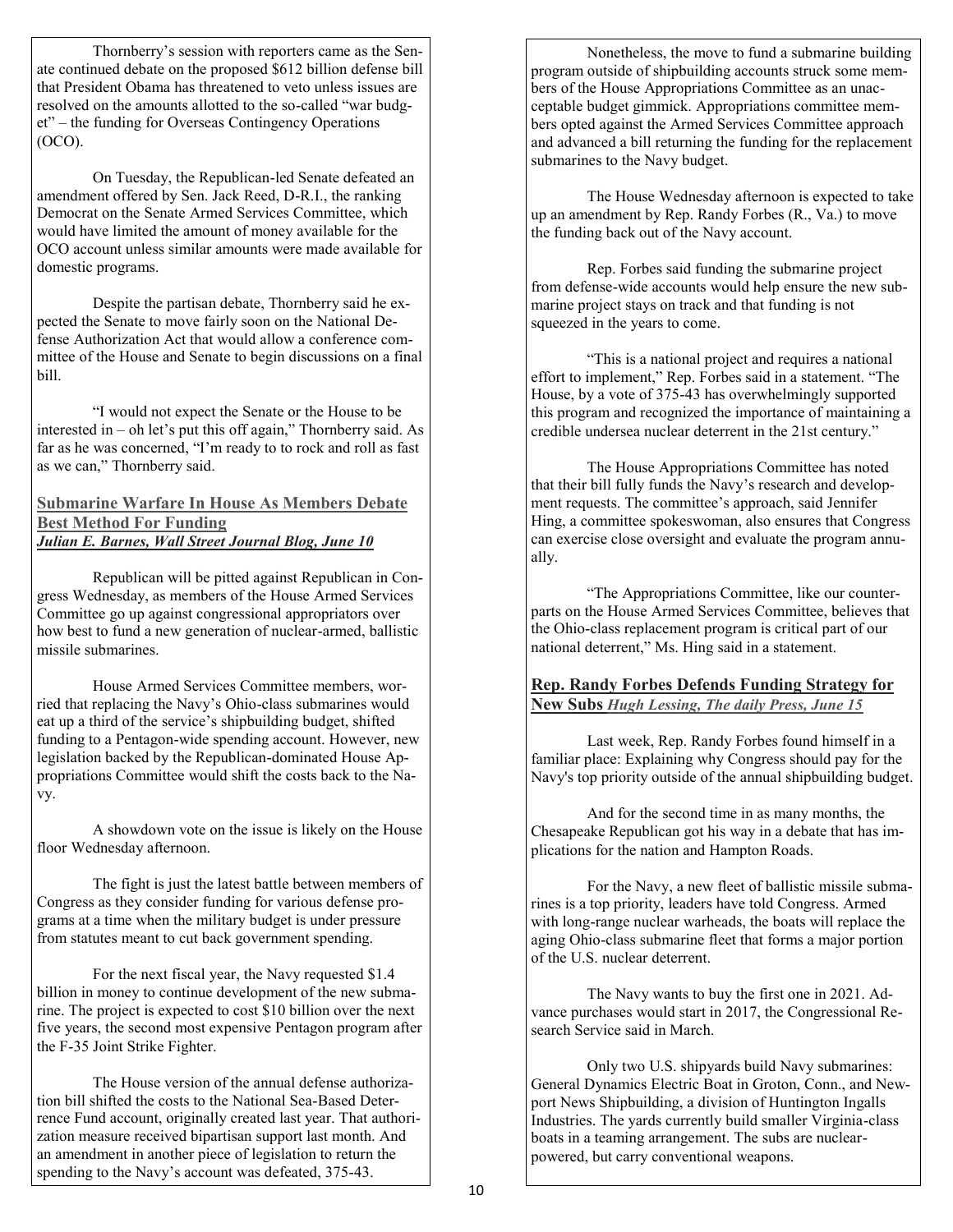The Navy hasn't yet said how it wants to build the Ohio-class replacements. Newport News is currently assisting on design of that new sub with Electric Boat in the lead. Newport News officials say they are interested in the construction work, which could lead to greater investments in the downtown shipyard by the state's largest industrial employer.

Forbes and Rep. Joe Courtney, D-Conn., say the Defense Department must pay for the submarines outside the Navy's annual shipbuilding budget or other shipbuilding projects could suffer. They support the National Sea-Based Deterrence Fund, a savings account that allows the Pentagon to squirrel away money in advance of construction, which by 2026 will ramp up to one sub per year.

The math is inescapable, supporters say. The new submarines will cost about \$5 billion each, using the Navy's best estimate. The Navy's 30-year shipbuilding plan calls for spending an average of \$16.7 billion each year across the entire fleet.

Without a separate fund, the Ohio-class replacement program "would wipe out most every other shipbuilding program," Forbes said last week.

Some in Congress don't like the idea of going outside the Navy's budget. Perhaps the Air Force could declare its long-range bombers a "national asset" because those aircraft carry nuclear weapons, and demand they be funded outside the Air Force budget, they say.

Those arguments came to a head last week in a rare floor fight on the House of Representatives. It pitted Forbes and Courtney – who authorize defense spending as members of the House Armed Services Committee – against lawmakers on the budget-writing Appropriations panel, who plug in the real numbers.

Rep. Rodney Frelinghuysen, R-N.J., a key appropriator, complained that the fund would allow money to be channeled away from other services for a Navy program. Joining him in opposition was Rep. Pete Visclosky, D-Ind.

The appropriations panel wanted to render the fund useless. It was up to Forbes, Courtney and other supporters such as Rep. Rob Wittman, R-Westmoreland, to submit language that restored the fund.

The House eventually voted to save the fund in a 321 -111 vote and seed it with an initial \$1.4 billion. Last month, another lawmaker tried to eliminate the fund from the National Defense Authorization Act. That move failed 375-43.

Speaking after last week's floor debate, Forbes said hoped the debate will be put to rest – at least in the House. The Senate still hasn't weighed in. He said the Defense Department build the fund by sweeping in unspent monies as it sees fit.

"It just made good business sense to have a separate fund for this," he said.

He understands the concern about a precedent for other branches of the military. But he says the Navy's ballistic missile submarines form 70 percent of the nation's nuclear deterrent, and therefore share a greater burden.

Even critics of the fund acknowledge the need for the submarines, he said.

"We know we're going to build these ships," Forbes said. The issue for Congress is "how do you come up with the dollars without destroying other shipbuilding programs?"

# **Russia To Finish Building 'World's Stealthiest' Submarines By 2023 (Russia)** *Sounak Mukhopadhyay, International Business Times, June 16*

Russia is going to complete building a series of seven Yasen-class nuclear submarines by 2023. The confirmation comes from Vladimir Dorofeyev, CEO of the Malakhit Marine Engineering Design Bureau.

It is believed that the Yasen-class vessels are the "stealthiest submarines" in the world. The submarines will be 13.5 meters wide, 119 meters long and 9.4 meters high. They will have a maximum speed of 31 knots submerged and 16 knots surfaced. The Yase-class submarines, touted as a deserving counterpart to the Seawolf- and Virginia-class submarines owned by the U.S. Navy, would upgrade the Russian navy's fleet.

Previous reports suggested that eight Yasen-class submarines would be constructed by 2020. Viktor Chirkov, commander-in-chief of the Russian navy, said the series would continue even beyond the 2020 deadline.

"In accordance with the state armaments program, the project to build a series of seven submarines will be completed after 2023," Dorofeyev told Russian news agency Tass. The first submarine of the Yasen class multipurpose nuclear submarines was the Severodvinsk. The Malakhit Design Bureau laid it down in 1993. The Russian navy put it into service with its operations testing in 2013.

The Severodvinsk, the 131st nuclear submarine built for the Russian navy at the Sevmash Shipyard, is the first in the Graney class of nuclear-powered attack submarines. Russia's Naval Doctrine said that the Yasen-class submarines would become the chief multipurpose nuclear vehicles for the Russian navy.

The Severodvinsk fired the cruise missiles five times in 2012. The missile was targeted at a surface while the submarine was submerged in the White Sea. There were five successive launches, all of which turned out to be successful.

Sputnik News reported in March that there would be a ceremony for the Arkhangelsk, the fifth Yasen-class nuclear submarine. The ceremony was scheduled to be held at Sevmash shipyard March 19.

It was reported that the Yasen-class submarines were believed to be the most advanced nuclear powered mul-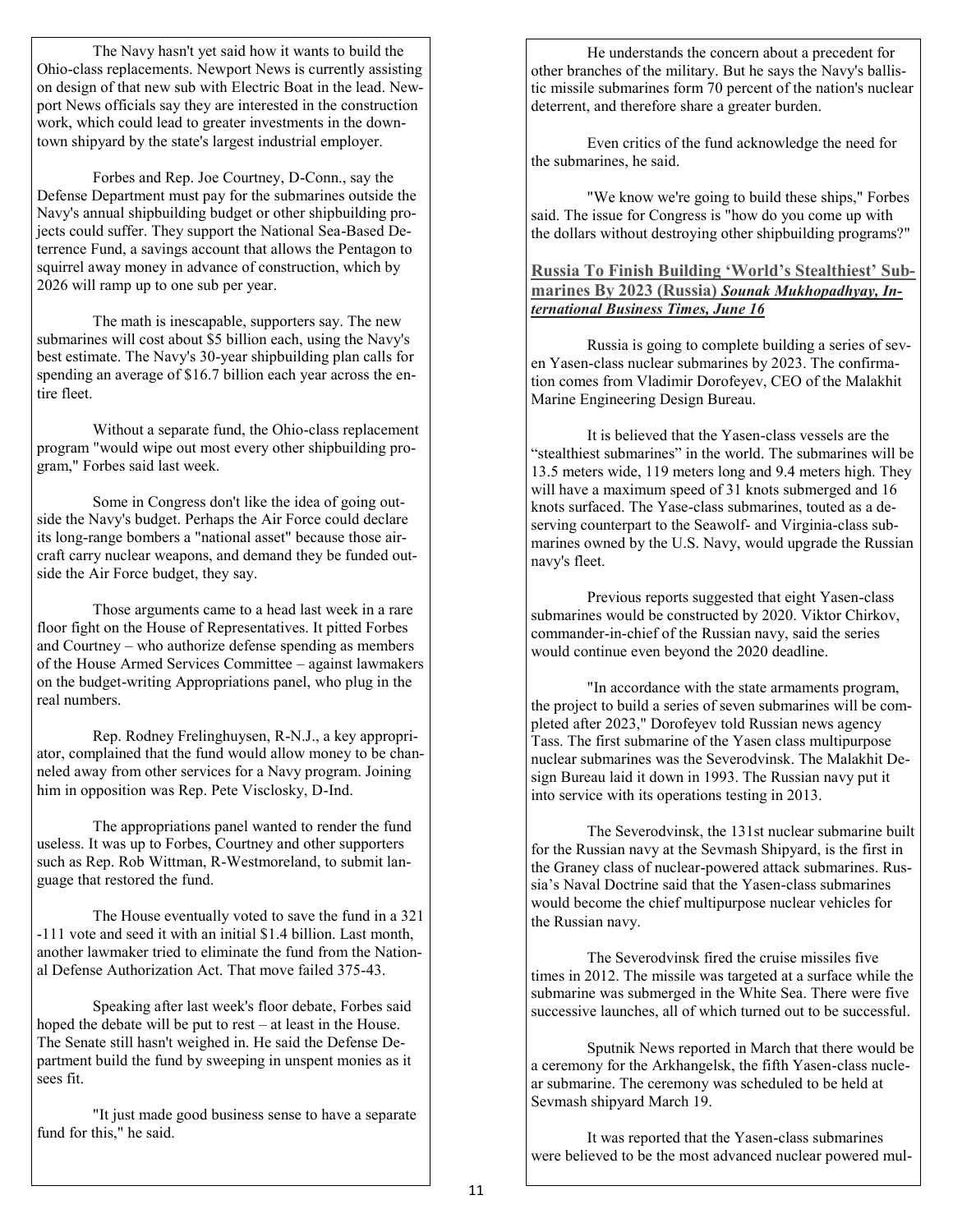tipurpose underwater craft possessed by the Russian navy, which had been using older craft like the Akula class submarines from the Soviet era.

### **Did Navy Admirals Break the Law While Lobbying for Submarine Funding?** *Danny Biederman and Noel Brinkerhoff, AllGov, June 16*

An independent government watchdog has accused two high-ranking officials in the U.S. Navy of illegally lobbying lawmakers to support the building of new submarines.

The Project on Government Oversight (POGO) says Admiral John M. Richardson and Rear Admiral Joe Tofalo may have violated the Anti-Lobbying Act (pdf), which limits indirect lobbying of Congress by federal employees.

Richardson, nominated to become the next Naval Chief of Operations, and Tofalo, nominated to become vice admiral and commander of Naval Submarine Forces Atlantic, have told associates to pressure lawmakers into paying \$90 billion for replacements for new Ohio class submarines, according to POGO's Mandy Smithberger. Richardson urged attendees of the 2014 Annual Symposium Naval Submarine League to contact their congressional representatives to support the Ohio class replacement sub program and the Sea-Based Deterrence Fund.

Creating a separate, off-budget fund to finance Navy projects has been rejected in the past and, in the form of the Sea-Based Deterrence Fund, was turned down again this year by the House Appropriations Committee, reported POGO.

―Allowing the Navy to fund this program separately reduces discipline in the program and increases the likelihood of gross cost overruns," wrote Smithberger. "Moreover, it creates a bad precedent that any unaffordable weapons program should receive its own separate budget, a budgeting trick that would likely be repeated to fund the Air Force's bomber program… Every weapons program is [a] national asset, but just as the bomber should be paid for out of the Air Force's budget, this program should be paid for out of the Navy's budget."

Tofalo echoed Richardson's entreaty and promised that his office would support the lobbying effort, according to Smithberger.

Tofalo was quoted in several publications as having told NSL Symposium attendees: "Admiral Richardson talked about commander's guidance and getting the message out. He challenged all of you to go out and interact with folks, whether it's calling on your own Congressmen, or if you belong to some organization from the Chamber of Commerce to the Rotary Club. I am committed to help you do that. If anybody needs help in strategic messaging, then you call ‗1-800-N97' and let us know."

―Commander Martin Sprague, would you stand up?" Tofalo continued, according to the accounts. "Go slip" him your business card on a break, and if you need trifolds, priorities briefs, talking points for your Congressman, we are more than happy to support you."

The Navy is reviewing the two officials' statements to determine whether either of them violated the antilobbying law. POGO is calling for an independent review by the Government Accountability Office.

**Editor's Note:** *And the beat goes on!*

**[Pentagon Procurement Could See Dramatic](file:///C:/Users/george/Desktop/uswn%20daily%20news/Jul%2015%20SubVets%20Newsletter.docx#Underwater#Underwater)  [Changes](file:///C:/Users/george/Desktop/uswn%20daily%20news/Jul%2015%20SubVets%20Newsletter.docx#Underwater#Underwater)** *[Fawn Johnson, National Journal, June 17](file:///C:/Users/george/Desktop/uswn%20daily%20news/Jul%2015%20SubVets%20Newsletter.docx#Underwater#Underwater)*

*Senate Armed Services Committee Chairman John McCain has two ideas for radically changing the way the Pentagon does its shopping.*

No. 1: Each new weapon or service contract should have one person, preferably a service chief, sign off on it and take responsibility for it from start to finish. No. 2: That person's military branch should pay a fine if the cost of the program goes beyond the original budget.

These two changes would represent an unhinging of the Pentagon as it now operates. They are some of the boldest provisions in the Senate's defense authorization bill, propelled by McCain's sense of urgency in curbing wasteful defense spending and also, tangentially, marking his place in the history books as a major Pentagon reformer.

"What the Pentagon has turned into is the absolute quintessence of 'Everybody's responsible, so therefore nobody is responsible,'" the Arizona Republican said in an interview.

DOD's centralized system of acquisition has perversely created a situation in which the commanders who ultimately will use a weapons system can weigh in only on how it will work. They don't have any authority over how it is researched, developed, or contracted. This inevitably leads to cost overruns because the proposed products get weighed down with unnecessary requirements dictated by people who, by design, see only one part of a bigger picture. If a Naval commander knew, for example, that his request for a goldplated widget would add \$1 million to the engine of a new submarine, he might determine that a copper-plated one will do. If he never knows the cost consequences of his requests, it's hard to control the costs.

McCain likes to cite the \$2.4 billion cost overrun on the new Gerald R. Ford aircraft carrier, which has the dubious distinction of being the single most expensive piece of military equipment ever. He was incensed last year when the chief of naval operations couldn't tell him who was responsible for that particular snafu. "Here's the chief of the service that can't tell you who's responsible for a \$2.4 billion cost overrun. Do you know what Arizona can do with \$2.4 billion? That would take care of every problem they ever had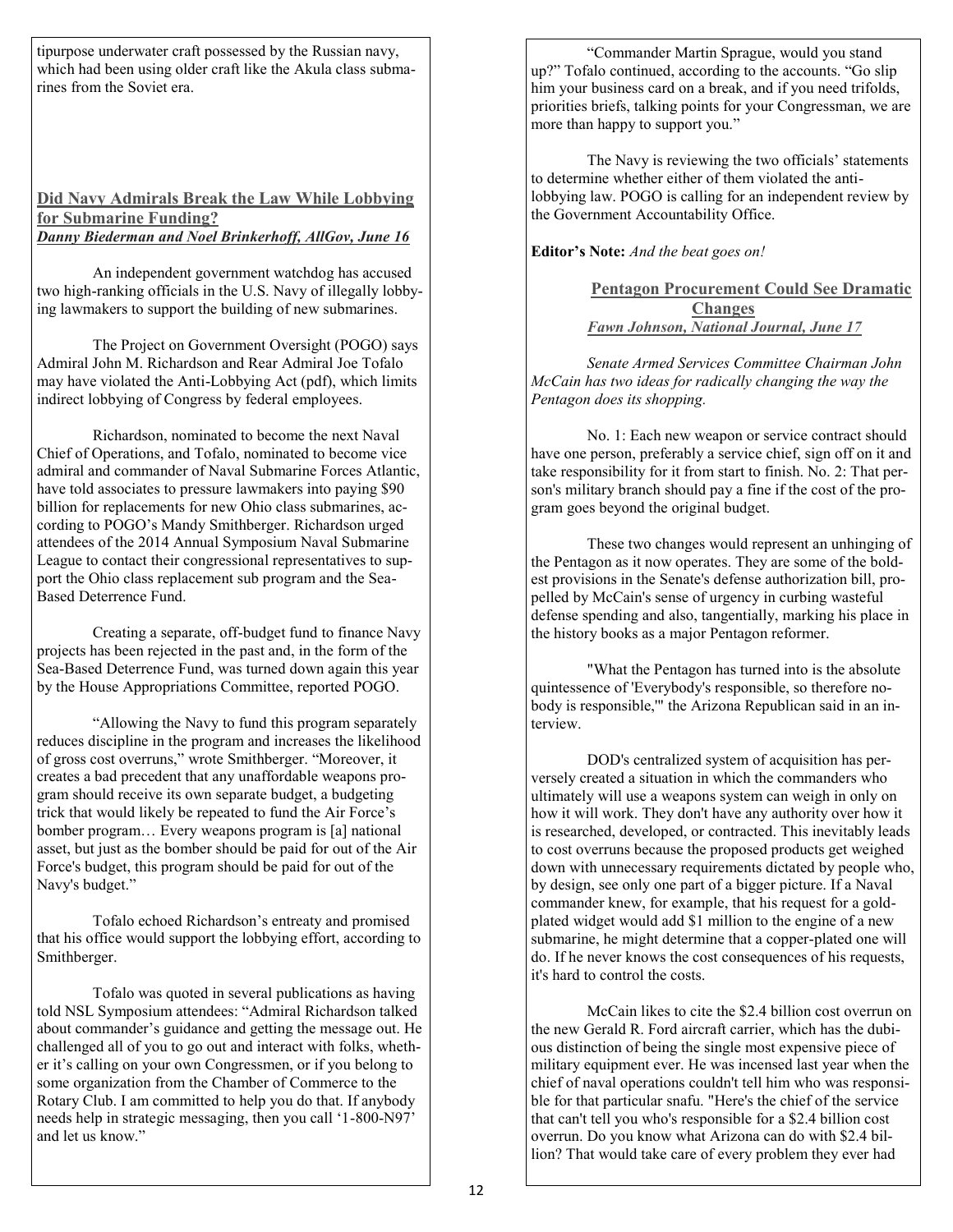for the next 10 years," he said.

This sentiment is at the heart of the acquisition changes in the National Defense Authorization Act: If you're going to spend taxpayer money, you'd better be willing to say that you know you're doing it. "The secretary of the Navy, now, when there is a new cost overrun, has to sign on the dotted line: 'I am aware that there is an additional cost to the catapults on the aircraft carrier,'" McCain said.

The proposal is reverberating throughout the uniformed leadership of the Pentagon, according to a former committee staffer who declined to go on the record because of the sensitivity of the topic. Frank Kendall, DOD's undersecretary for acquisition, technology, and logistics, has expressed concern that McCain's proposal would give his office less legal power than the individual branches of the military. Of course, that's exactly what McCain is after, happily stating that power will be redistributed to the people who can make better decisions.

These changes wouldn't take all power away from the central acquisition office. In fact, some analysts predict that only a fraction of its authority would go away. The costoverrun penalties wouldn't apply to procurements begun before 2009, for example, and the Defense secretary has the authority to designate point people for joint projects or "other specific cases," according to the committee report.

Still, the proposed new acquisition system deserves the dramatic labels that McCain proudly gives them. Current and former staffers of the committee say direct accountability for cost overruns is almost unprecedented. That simple alteration could serve up scapegoats for long-simmering frustrations about the massive amount of waste generated by poorly executed projects. Would those procurements work more smoothly if service chiefs were able to decide, for example, when it's time to move from a technological-development phase to a manufacturing and production phase?

There are lots of opinions about how procurement programs go wrong, but to date there has been little direction regarding whom to blame. Long-running weapons programs like the F-35 Joint Strike Fighter have been punching bags for members of Congress and defense analysts alike. But they have very little recourse for their complaints.

Here's an example: "The military would have gotten into a lot less problems if they had actually had working prototypes before they committed to a multibillion F-35 production," said Peter Singer, a senior fellow and militarytechnology specialist at the New America Foundation.

McCain feels similarly. "I fought it tooth and nail for years," he said.

But, when push came to shove, McCain allowed more orders for the F-35 to remain in the defense bill this year, regardless of the problems with the Joint Strike Fighter. "Once a weapons system gets to a certain level of production, it's impossible to kill," he said.

trying to rein in, but it's impossible to know whether his idea for changing it will make things better or worse. For example, will the threat of a cost-overrun penalty make service chiefs cautious about trying out new commercial manufacturers or researchers, despite Congress's encouragement that they branch out beyond traditional contractors? Will different branches of the military all be working on similar projects?

One thing is clear. These changes, if they go through, will cause a dramatic shift within the Pentagon. That may make some programs work more smoothly, but it will also probably make others worse. Then, committee observers say, Congress will no doubt need to come back and tinker in 10 or 15 years.

One former committee staffer put it this way: "Frankly, at this point, any change is worth doing."

**Editor:** *And on!! Doesn't the Sen. Realize that service chiefs are appointed by the POTUS?*

**Thresher Widow Reunited and Resting in Peace with Lost Husband at Sea** *Lt.j.g. Daniel Mongiove, The Dolphin, Jun 18*

*ATLANTIC OCEAN - About 200 nautical miles east of Cape Cod, Mass., USS Annapolis (SSN 760) fulfilled the final request of devoted Navy wife and mother Irene Harvey, by laying her cremains to rest at sea with her husband, Lt. Cmdr. John "Wes" Harvey, on April 23.*

Wes was the commanding officer of USS Thresher (SSN 593) when the submarine was lost at sea, on April 10, 1963, during sea trials.

All persons aboard perished, including 112 Navy personnel and 17 Portsmouth Naval Shipyard civilian workers and contractors.

Irene's idyllic life, having married her high school sweetheart when he graduated with distinction from the U.S. Naval Academy in 1950, and raising two young sons (Bruce and John), was shattered, along with the lives of all family members who suffered loss that day.

"When [my father] died I was 8 years old," recalled Bruce. "We always did things as a family, like going to the beach or visiting the pool at the officer's club."

In the face of tragedy, Irene persevered, noted Bruce with pride.

―She believed that the meaning of life is not to be found in mere survival. Instead, life's purpose is to be found somewhere in the process of caring, sharing, and loving," said Bruce. "As a nurse and Navy widow, [Irene] touched many lives."

Irene passed away at 87 years of age, on Tuesday, February 11, 2014, leaving behind Bruce; his brother John; Bruce's wife Maresa; and, two grandchildren, Laura and John.

It's this type of runaway development that McCain is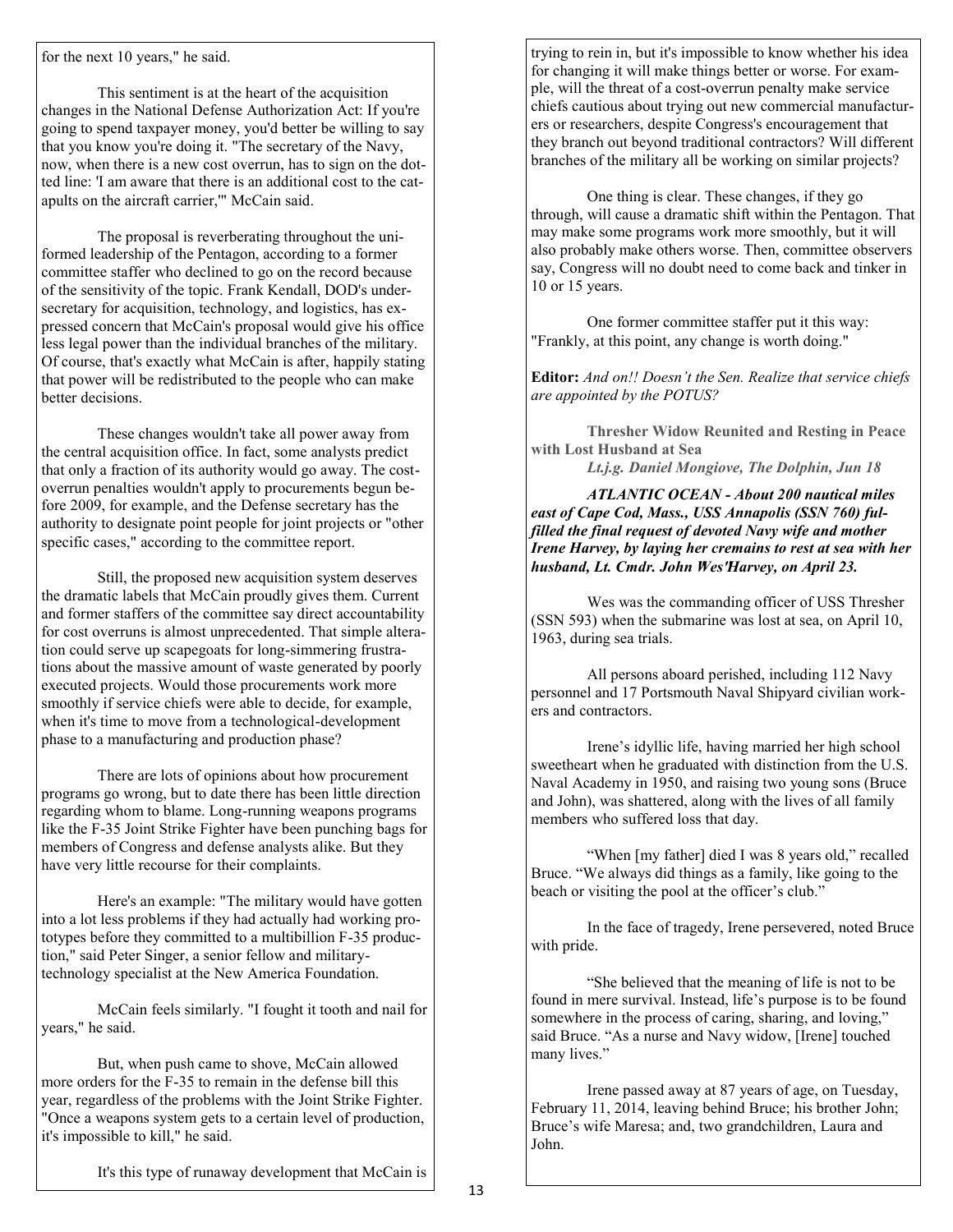She also left behind a last request: to be buried at sea alongside her husband.

In a solemn Navy tradition, USS Annapolis (SSN 760) fulfilled Irene's wish.

As the Los Angeles Class, fast-attack submarine transited from its homeport in Groton, Conn., to a shipyard maintenance period in Kittery, Maine, Annapolis paused near the last known location of Thresher.

With engines and all unnecessary work stopped, lights dimmed to low-level, and the national ensign lowered to half-mast, Annapolis Executive Officer, Lt. Cmdr. Jared Severson, conducted a religious service and the committal of Irene's cremains. A gun salute and the playing of taps concluded the ceremony.

The chance to fulfill a Navy widow's wish, honor a Submariner who had made the ultimate sacrifice, and reflect on the loss of Thresher, was an important opportunity for the entire Annapolis crew, said the submarine's Commanding Officer Cmdr. Kurt Balagna.

―To reunite Cmdr. and Mrs. Harvey at sea was an honor," stated Balagna.

It was also somber, he said, as he thought about Thresher's loss due to a series of catastrophic events while conducting sea trials. After Annapolis' shipyard period, the submarine and crew will be conducting similar trials.

"My crew will be in a similar situation in two years when Annapolis conducts its own sea trials," noted Balagna. ―The burial reminds us that submarining is a dangerous business and it's every Submariner's responsibility to remain vigilant and alert to ensure the safety of everyone aboard."

Such vigilance is the foundation of the Submarine Safety Program (SUBSAFE), instituted on Dec. 20, 1963, after the loss of Thresher, said Annapolis' Chief of the Boat, Master Chief Jason Avin.

―The men who lost their lives on USS Thresher paved the way for submarine force safety and process improvement," said Avin.

SUBSAFE provides maximum reasonable assurance that a U.S Navy submarine maintains watertight integrity and the ability to surface should a boat experience flooding.

―By doing things right every day and staying vigilant, we do our best to honor the Sailors who took Thresher on eternal patrol," assured Avin.

For Bruce Harvey, Annapolis has done more than that; Annapolis honored his father and mother by reuniting them on eternal patrol.

*Measuring War's Impact on Women Mark Thompson, Times, June 18*

*First-Ever Book on the Topic Assesses How Female Troops Fare* 

American women have been marching off to war in increasing numbers over the last generation. Soon, the Pentagon expects to lift its ban on their service in ground combat, its most demanding, dirtiest and bloodiest form. Is this a good thing?

In Women at War, Army veterans Elspeth Cameron Ritchie and Anne L. Naclerio have produced the first book detailing what war does to the physical and mental health of the growing number of women waging it. Featuring contributions from many military and academic experts, the volume doesn't advocate putting women in the trenches. "Women are already in combat," says Ritchie, a psychiatrist who earned three combat patches before retiring from the Army as a colonel in 2010. The book also doesn't wade into the controversy over whether women have the physical strength to accomplish the mission. Instead, it collects widely-scattered data about what combat does to women and puts it in one place to serve as guidance as the number of female soldiers, sailors, airmen and Marines slowly rises.

Bottom line: women can do it, but it may not be easy.

Some 2.5 million women have served in uniform since the Revolutionary War, Lieut. General Patricia Horoho, the Army surgeon general, notes in the book's forward. ―Given recent policy changes, by January 2016 it is expected that all military occupations, positions, and units will be open to women," she adds, "thus ensuring that they will play even larger roles in future military operations."

The number of women engaged in major U.S. combat operations is steadily growing. They climbed from 770 in 1989's Panama invasion, to 41,000 in 1991's Gulf War, to 300,000 in the post-9/11 Afghanistan and Iraq campaigns. About 15% of U.S. troops today are female. They represented 10% of those deployed to Iraq between 2003 and 2011, and 8% of those sent to Afghanistan between 2001 and 2013 (they were under-represented because they are generally barred from serving in combat units. That also accounts for the fact that they represented only 2.3% of U.S. troops killed in action).

More facts from the book:

•In the post-9/11 wars, women deployed nearly as frequently as men (1.5 times per male soldier; 1.3 times for females), and for nearly as long (10.9 months per male soldier; 10.5 months per female soldier).

•Women suffered slightly more psychological problems (15.1%) in the Afghanistan and Iraq war zones than men (14.9%).

•More men dispatched to the war zones were diagnosed with PTSD (3.9%) than women (3.0%).

•15% of the soldiers who had to be medically evacuated out of the war zones for serious mental-health issues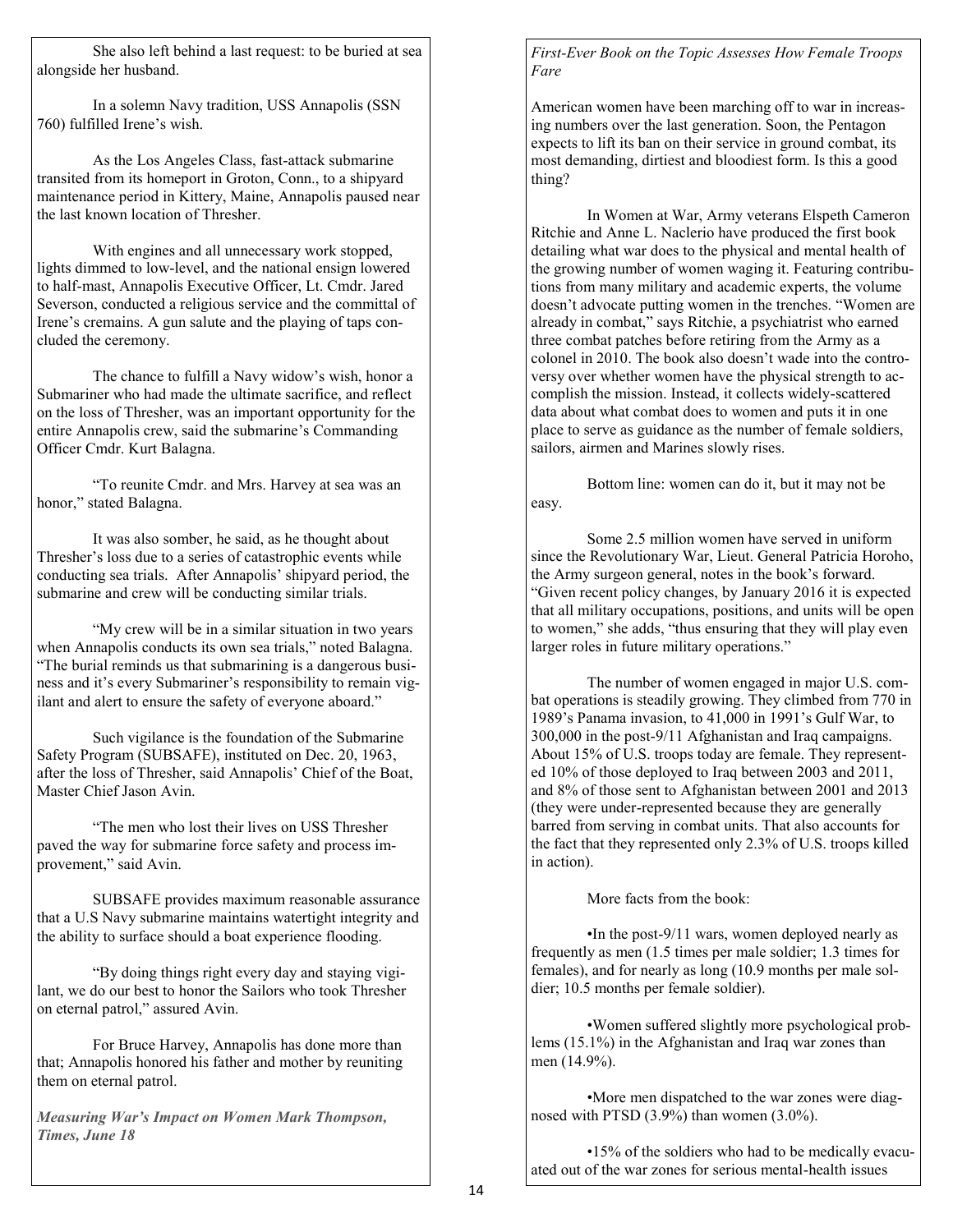### were female.

The 40 contributors (including 10 men) write about women's health on the front lines and the challenges of being a soldier and a mother. "Mothers who deploy may be viewed as uncaring or negligent, rather than serving selflessly and patriotically," Army psychiatrist Elizabeth C. Henderson writes. "It is more culturally acceptable for men to go to war."

―I tried to avoid thinking of [my child] most of the time," a mother deployed to a war zone said. "I had something to do right after every phone call so that I would not retreat to my tent and start crying."

Women in uniform also are subject to shunning by their male colleagues. "Women who are working in primarily male career fields—or, as in the military, are breaking into previously closed combat positions currently held by males may suddenly find themselves part of a social group that has difficulty fully accepting or integrating females," writes Pentagon psychologist Kate McGraw. "The negative impact of this type of behavior may intensify during periods of high stress, such as in combat or deployed locations."

But experience can ease such trepidation. "I felt tremendous pressure to live beyond reproach, and over time, I have learned that this is an incredibly intense, stressful, and ultimately unsustainable and inhumane way to live," then-Lieut. Paulette Cazares wrote of her first tour as a doctor aboard a U.S. Navy submarine. "Come the second year and second deployment, I was able to dance in bars at ports of call and enjoy a cigar with the CO and know I was on stable footing."

She also writes that her time aboard gave her the confidence she needed to save a young female sailor from dying of appendicitis on what was supposed to have been a quiet Thanksgiving. "At the beginning of that deployment, I would never known or had the courage to … demand that a helo move faster," she recalls. "But a few months at sea made this girl a little saltier than she was when she left San Diego."

Being different can pose challenges when nature calls. "In 2011, with all our sophisticated battle systems and unarmed aircraft, women in combat were still wearing diapers because we hadn't figured out how they could take care of basic bodily functions in the back of an armored personnel carrier or transport vehicle," Naclerio says. There remains, after a decade of war, ignorance among both military women and their medical advisers about minimizing such issues, she adds. (Only 4.5% of women in Iraq in 2005-2006, for example, were using commercially available female urination devices, which allow women to relieve themselves like men.) Both Naclerio and Ritchie express surprise at how little research has been done to smooth the integration of women into the military.

Sexual assault is a "major issue" in the U.S. military, the book notes, and has received extensive professional and press coverage. But there has been scant attention paid to consensual sex in the ranks downrange. "A taboo area seems to be the sexual desires of women who deploy," the authors write. "But young women—and most women who deploy are

young—do have sexual desires, perhaps heightened by the daily exposure to death and close bonding in the combat zone." This taboo has led to a dearth of information. "We have very little knowledge of the actual amount of consensual sexual activity that is occurring during deployments between military members because very little research is done on that topic," writes Navy psychiatrist Ann Canuso. (Think of it as a new version of "don't ask, don't tell.") "Studies indicate that as many as 12% of deployed women had an unplanned pregnancy during deployment in 2008.

The dearth of women on the front lines makes them a rarity. But that's slowly expected to change. Navy Secretary Ray Mabus said last month that he wants 25% of Marine recruits eventually to be women, more than triple their current 7% of the corps.

But until that happens (and Marines, both male and female, believe it's a tall order), women on the front lines will continue to feel like they live in a fishbowl. "My presence there seemed to make everyone stop and stare," one forward-deployed woman told Canuso of her visits to the gym. Some of their male counterparts acknowledged their role. One told Canuso about the time he was instructing other young men when a female colleague walked by in her workout gear. "We all just stopped and stared at her for almost a full 30 seconds," he said. "Then I just went back to teaching the men. I never would have done that stateside."

### **[Navy Picks First Enlisted Women To Serve In Silent](file:///C:/Users/george/Downloads/USWN_24June2015%20(2).doc#Underwater)  [Service](file:///C:/Users/george/Downloads/USWN_24June2015%20(2).doc#Underwater)** *[Julia Bergman, New London Day, June 23](file:///C:/Users/george/Downloads/USWN_24June2015%20(2).doc#Underwater)*

After receiving "a strong response fleetwide," the Navy announced on Monday that it has picked the first cadre of enlisted women who will start serving in the submarine service in 2016.

"We received an overwhelming response from women currently serving across the fleet in a variety of concentration areas, from the surface fleet, to our aviation community, to Seabees, to Sailors in the Fleet Reserve," Rear Adm. Chas Richard, commander, Submarine Group 10 and Enlisted Women in Submarines Task Force Commander, wrote in a post on the Navy's official blog.

The Navy released the names of the 38 enlisted female sailors who will fill four chief petty officer (E7 pay grade) and 34 rating conversion positions in the pay grades of E6 and below across the blue and gold crews of the USS Michigan, a Ohio-class guided missile submarines homeported in Bangor, Wash.

The Navy began recruiting the women in January. The women went through a competitive selection process and were scored on "performance evaluations, warfare qualifications, commanding officer endorsements, sea service time, physical readiness testing, and similarity of current rating to desired submarine rating," according to a news release from the Navy.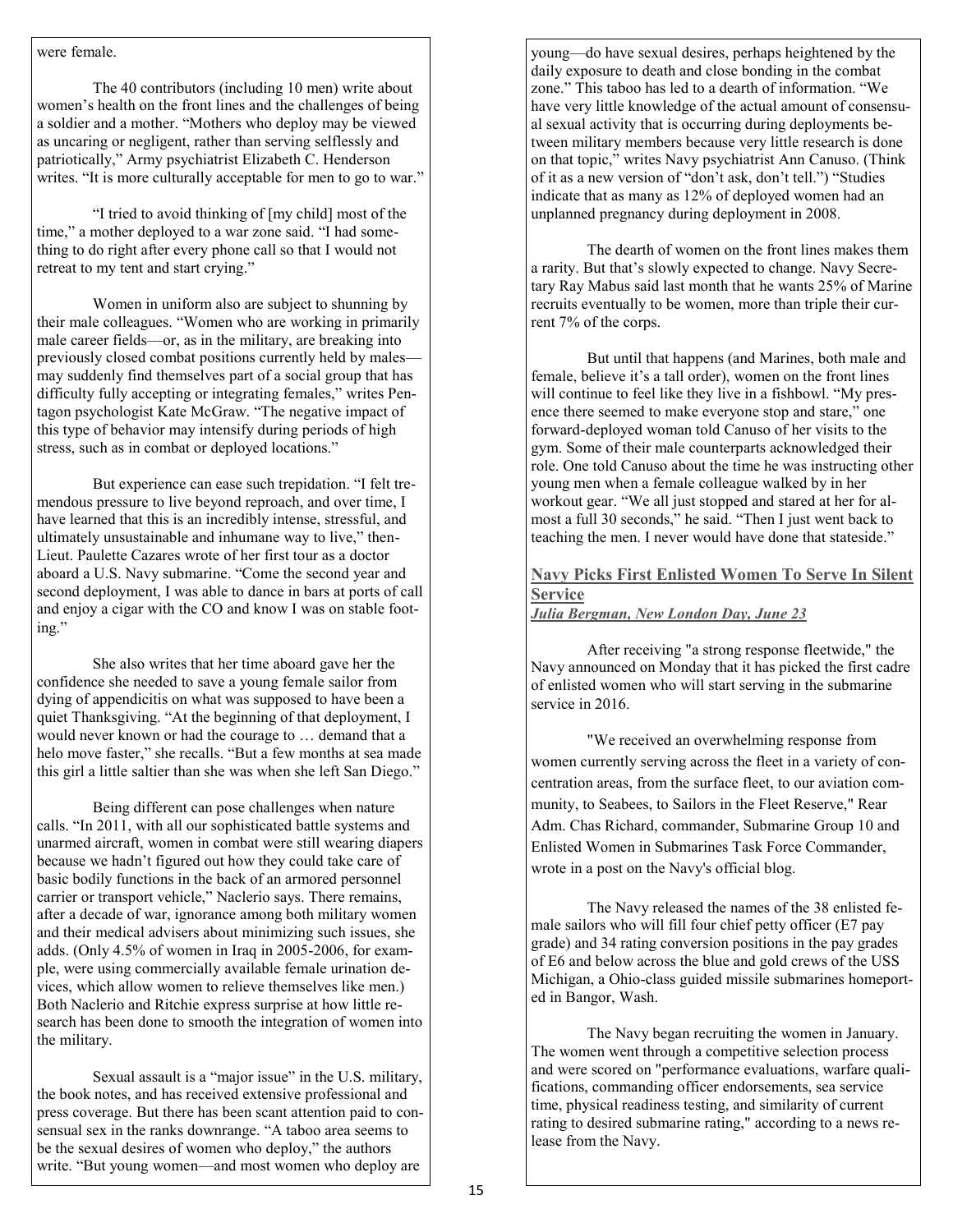They will now undergo the routine submarine medical screening process and then begin their training at Basic Enlisted Submarine School in Groton.

The next window for applications will open in July. The second group of enlisted female submariners will be assigned to the USS Florida, an Ohio-class guided-missile submarine homeported in Kings Bay, Ga.

The selections are the next step in the Navy's plan to integrate women into the submarine force. Women officers began reporting to submarines in late 2011.

Navy officials have described the integration of female officers, who were first invited aboard ballistic missile submarines in 2010, as a smooth and successful process.

But the service was dealt a blow when news broke in December that a dozen sailors were under investigation for secretly recording their female shipmates in the dressing area of the USS Wyoming, an Ohio-class ballistic missile submarine based in Kings Bay.

The Wyoming was one of the first submarines to which female officers were assigned in late 2011.

### **[Sailor Not Guilty Of Distributing Nude Videos, Judge](http://Female%20Enlisted%20Sailors%20Selected%20for%20Submarine%20Service%0dEnlisted%20Women%20in%20Submarines%20Task%20Force%20Public%20Affairs,%20www.navy.mil,%20June%2022%0d%0d)  [Finds](http://Female%20Enlisted%20Sailors%20Selected%20for%20Submarine%20Service%0dEnlisted%20Women%20in%20Submarines%20Task%20Force%20Public%20Affairs,%20www.navy.mil,%20June%2022%0d%0d)**

*[Associated Press, June 23](http://Female%20Enlisted%20Sailors%20Selected%20for%20Submarine%20Service%0dEnlisted%20Women%20in%20Submarines%20Task%20Force%20Public%20Affairs,%20www.navy.mil,%20June%2022%0d%0d)*

MAYPORT NAVAL STATION, Fla. – **A military judge on Tuesday found a submarine sailor not guilty of distributing videos of female officers undressing for the shower, making him the first cleared of wrongdoing in the case.**

The ruling came in a general court-martial for Petty Officer 3rd Class Samuel Buchner, the fifth sailor charged in the videotaping scandal aboard the USS Wyoming.

The women who were secretly videotaped were among the first to serve on U.S. submarines. The case has highlighted the Navy's struggles in adding women to its sub force.

Buchner was charged with conspiring to distribute videos using his cellphone and sending the videos to another sailor. His attorney said in an earlier hearing that Buchner didn't know what he was sending.

"Buchner has asserted from the beginning that he did not know what these files were before he transferred them to another sailor," said Lt. Tracy Waller, his attorney, in a statement. "We are extremely pleased that he was exonerated today, and we hope that his withheld promotion will be restored immediately."

Buchner is the first of the sailors to not plead guilty in a case that has sent four others to prison.

Navy prosecutors say the videos were shot by another sailor, Petty Officer 2nd Class Charles Greaves. He was sentenced to two years in prison and a dishonorable discharge after pleading guilty last month.

Three other sailors have also received prison time related to distributing the videos.

Prosecutors accused the men of trading the videos "like Pokemon" cards in exchange for energy drinks and other items.

All three women testified in previous trials, saying the ordeal had ruined or derailed their otherwise promising careers.

Buchner's defense attorney did not immediately return a request for comment on the judge's decision.

## **Russia Is Already Developing New Fifth-Generation Submarines (Russia)** *Zachary Keck, National Interest, June 23*

Fresh off building the fourth-generation Yasen-class submarines, Russia is already developing a fifth-generation submarine.

Vladimir Dorofeyev, CEO of Russia's Malakhit Marine Engineering Design Bureau, told TASS last week that "The work on the fifth generation of submarines is already underway. The project will be implemented after the Yasen nuclear submarine construction project is completed."

This was subsequently confirmed by Admiral Viktor Chirkov, the commander-in-chief of the Russian Navy. Speaking at the Army 2015 international military and technical forum in Moscow last Wednesday, Chirkov said that "In order to avoid pauses and standstill, we have started design work on developing submarines of the next, i.e. fifth generation."

Both men said the submarines would be built within the Russian shipbuilding program through 2050, although they did not have a precise estimate of when the boats would first be launched.

There also only gave limited details of the sub's design, likely because the concept is still being developed. Dorofeyev did say that the fifth-generation submarines would focus on "network centric" capabilities, which would reduce the primary importance of its dimensions and speed.

Regarding the reactor, Dorofeyev stated that "The reactor [of the subs] will be certainly based on new principles, but there will be no revolution, and it is not needed after all."

Meanwhile, Admiral Chirkov hinted that robotics would play a central role in the new class of submarines. According to Chirkov, the navy's emphasis will be "on the universal nature" of the submarines use "and the efficiency of their control and armament systems." He added that "In particular, the vessels' combat capabilities will be raised through the development of unified modular platforms of different displacement and the integration of promising robotized systems into their armament."

The U.S. Navy has long been seeking to integrate submarines into network centric warfare. As far back as 2002, National Defense magazine reported: "The submarine of 2020, according to the Navy's long-term blueprint for undersea warfare, will interact with unmanned underwater, surface and air vehicles. Further, it will be equipped to launch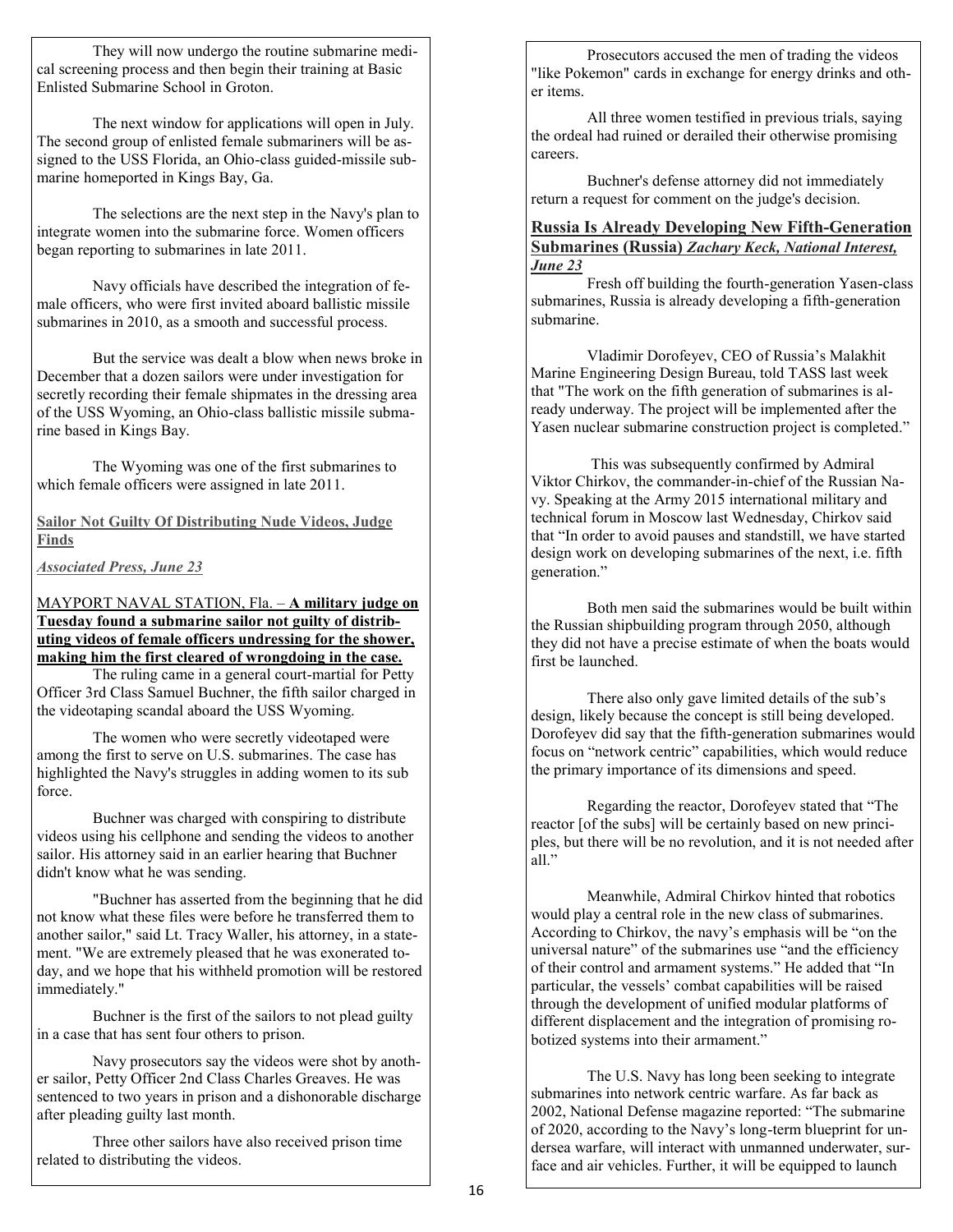non-Navy weapons, such as Army tactical missiles."

It went on to explain:

One scenario, for example, would have the submarine lay sensors on the ocean floor, creating an "information" grid" that would feed the naval battle group commander valuable intelligence. The sensors would be linked to unmanned undersea vehicles (UUVs) and pilot-less drones (UAVs) that would fly over the battle zone. The information grid would help the commander, who may not even be anywhere near the submarine, gain control of the situation.

It has sought to turn this vision into a reality with the Submarine Warfare Federated Tactical System (SWFTS) program, which aims to integrate all submarine combat subsystems into a single architecture.

Russia's fifth-generation submarine is likely to remain a distant aspiration for some time. It was only last year that the Russian Navy officially accepted the first Yasen-class submarine into service. Construction on that ship, named the K-560 Severodvinsk, had begun in 1993. Design of the Yasen -class submarine began in the 1980s under the Soviet Union.

**[Student Engineers Pool Their Talents For Human](file:///C:/Users/george/Desktop/uswn%20daily%20news/Jul%2015%20SubVets%20Newsletter.docx#Underwater#Underwater)-[Powered Submarine Race](file:///C:/Users/george/Desktop/uswn%20daily%20news/Jul%2015%20SubVets%20Newsletter.docx#Underwater#Underwater)** *[Wilborn P. Nobles III, Washington Post, June 25](file:///C:/Users/george/Desktop/uswn%20daily%20news/Jul%2015%20SubVets%20Newsletter.docx#Underwater#Underwater)*

**Teddy Schwalm found himself nearly two-dozen feet underwater, trying to steer a mini submarine inside an enormous indoor pool. But the 15-year-old was having trouble keeping his feet on the pedals that powered the submarine, and he started to lose control of the contraption.**

Sockets popped out of panels, an alarm started blaring, and rescue divers jumped in and hauled him back to the pool's edge.

"Not a big deal," said Rizwan Ramakdawala, who was supervising 25 students in a week-long competition to build human-powered subs. "We've haven't had a problem for the first two runs, but it was bound to happen."

Hundreds of high school and college students from across the globe are spending the week inside a giant warehouse in Bethesda in a competition meant to encourage them to expand their engineering and science skills. And hoping to walk away with bragging rights as the winner of this week's 13th International Submarine Races.

Teddy and Ramakdawala's team — KIDS Team Nautilus — was one of 22 in the contest. Each team was required to design a submarine from scratch.

―The real challenge is bringing all these disciplines together in a design spiral," said Retired Navy Capt. Charles Behrle, president of the Foundation for Underwater Research and Education, the nonprofit organization that holds the annual event.

Behrle said the competition gives students hands-on

experience with engineering challenges that professionals encounter. Students have nine hours to compete for the best time as they try to correct any problems that arise.

"It's essentially a drag race underwater," said Ben Gingras, a 19-year-old junior at Virginia Tech studying aerospace engineering. Gingras is a part of team Virginia Tech HPS, which brought two submarines — the Phantom 6 and the Phantom  $7 -$  to the event.

The orange Phantom 6 won an award in innovation previously, but the team plans to retire the 8-year-old, twoperson-powered submarine after this competition, which ends Friday.

―Eight years and she hasn't crossed the finished line," said Ben Rothberg, a 20-year-old mechanical engineering junior from Virginia Tech who co-pilots Phantom 6.

Like Behrle, those involved in the event said they view it as an opportunity for students to bring together their knowledge of the science, technology, engineering and mathematics concepts taught in school through activities that are entertaining and that prepare them for careers.

"At least in my freshman year, in classes there weren't a ton of engineering opportunities," said Thomas Maulbeck, a 19-year-old materials science engineering freshman at Virginia Tech. Maulbeck said he enjoys being able to be on a design team for a submarine project as a freshman.

There's another level of difficulty getting to the competition, Behrle said: Several U.S. and international teams must find sponsors to help pay for the supplies and development of their projects.

Getting support can be a challenge, participants said, and affect their projects' quality.

In many cases, family members are part of the team. Ramakdawala's son, Zaahid, also participates on Nautilus. Zaahid learned how to use Fiberglass for the material of the watercraft, among other skills.

"I learned so much that I never knew anything about," said Giselle "Gigi" Leblanc, 9, of Waldorf, who is also on the team.

Teams set up portable gazebos outside the facility. On Tuesday, students walked around the compound as they hung up wet scuba suits before adjusting their submarines.

People inside the facility sat at a table along the 30,000-feet-long course and recorded submarine speeds with some of the several computers on the table.

Students who take part in the competition are often later recruited for engineering programs and internships at colleges and companies, organizers said, who added that they hope the event will help inspire other young students to stick with the sciences.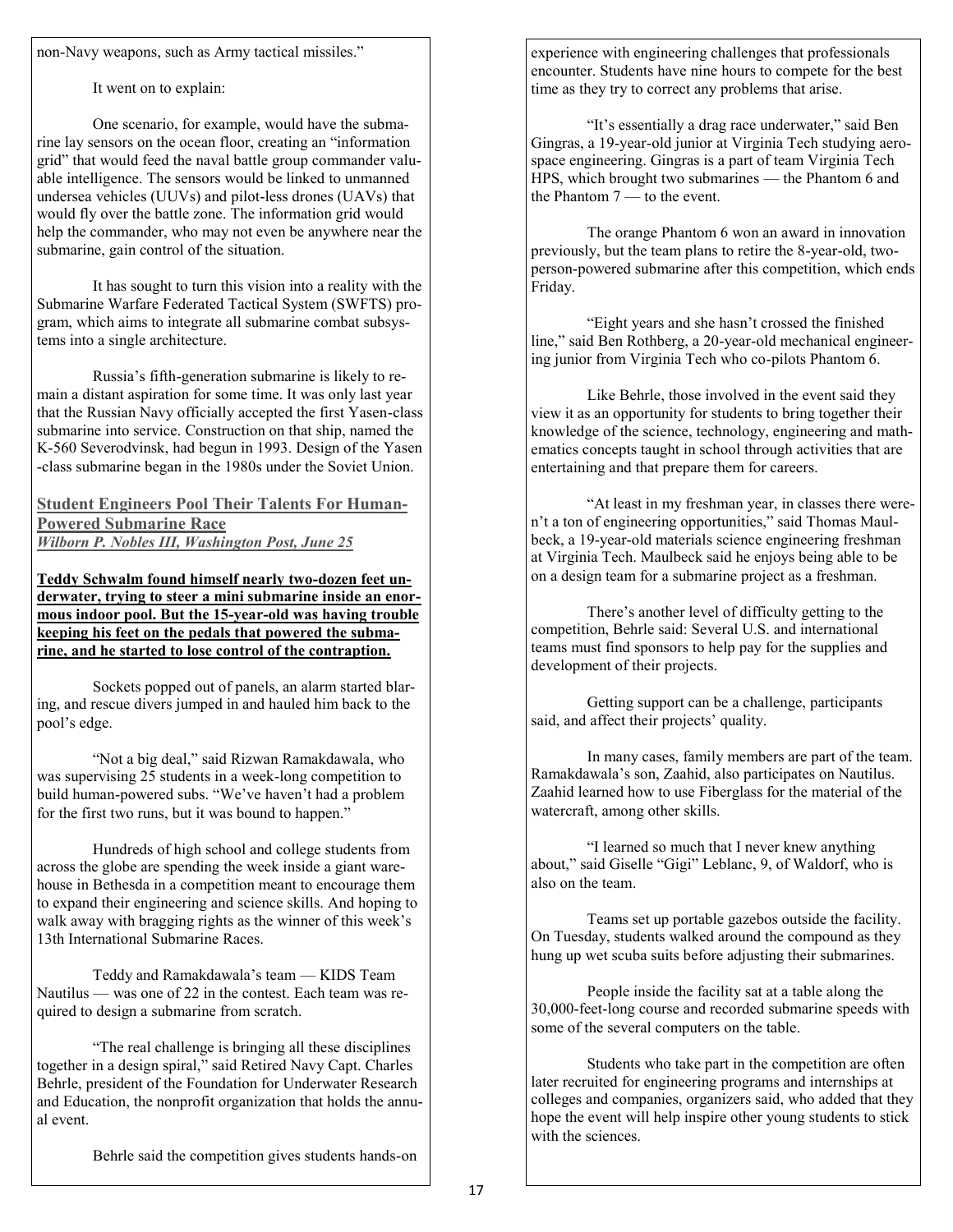"The United States needs scientists and engineers," Behrle said.

**[Growing Market for Chinese Submarine](file:///C:/Users/george/Desktop/uswn%20daily%20news/Jul%2015%20SubVets%20Newsletter.docx#Underwater#Underwater)s** *[Staff, DefenseWorld.net, June 26](file:///C:/Users/george/Desktop/uswn%20daily%20news/Jul%2015%20SubVets%20Newsletter.docx#Underwater#Underwater)*

### **The market for Chinese submarines seem to be on the rise even as the overall world demand for subs has witnessed a downward trend.**

The news today that Thailand has selected a Chinese manufacturer to build submarines beating bids from Russian, Swedish, German and French manufacturers, if true, is an indication of the maturity of the Chinese submarine industry.

China has in the past sold submarines overseas before but they were direct orders from Bangladesh and Pakistan. But this is the first time that it has been selected in an open competition.

The news, though not an official confirmation from the Thai government or Navy has suggested that the Chinese bid may have been selected due to its unusually low price of US\$ 335 million for each submarine.

Bangladesh has finalized a deal to purchase Two-Ming-class submarines for \$203 million in February 2014. The type 035G diesel-electric run submarines are scheduled to be delivered in 2019.

Pakistan has approved buying of eight submarines from China for US \$5 billion in April this year. The submarine deal likely involved is a Type 039-class diesel-electric vessel equipped with an advanced air-independent propulsion system, which would allow the warship to stay and operate underwater much longer.

The Royal Thai Navy had received offers from Russia, Sweden and France. China's Yuan-class (Type 041) submarine had been pitted against Russian Kilo-class Project 636 diesel electric submarine, Swedish Saab AB A-26 class submarines and South Korea's U209 model were part of the competition.

**[Senior Chief Starts 2nd Career –](file:///C:/Users/george/Desktop/uswn%20daily%20news/Jul%2015%20SubVets%20Newsletter.docx#Underwater#Underwater) In Silent Service** *[Mark D. Faram, Navy Times, June 27](file:///C:/Users/george/Desktop/uswn%20daily%20news/Jul%2015%20SubVets%20Newsletter.docx#Underwater#Underwater)*

### **Cassie Clark is realizing a dream she first had 18 years ago – the chance to qualify in submarines.**

Clark is a year away from crossing the 20-year mark and as a senior chief has another six to go before mandatory retirement. She plans to spend that time as a member of the Silent Service, living a dream she first had as a young seaman.

"My first duty station out of 'A' schools was at the [personnel support detachment] at the submarine base in Bangor, Washington," she said in a June 24 phone interview. "I always liked the professionalism I saw in the submarine force, but at the time the duty was closed to me – but I do remember thinking that someday the Navy might open up this duty to women and hoping I would be able to apply when that happened and now it's here."

She's got two warfare pins to her credit, wearing both the Enlisted Surface Warfare and the Enlisted Aviation Warfare specialist, but isn't taking her next one for granted.

"I know there're challenges ahead, but I'm up for it," Clark, 41, said of the rigorous qualification process to earn her submarine dolphins.

As a senior chief personnel specialist, she'll convert to the submarine yeoman rating when she joins the submarine service in the next few months to begin training. As the most senior member of the first cadre of enlisted women submariners, she's also aware she needs to lead them as they train up and join their crews on the guided-missile submarine Michigan in fiscal year 2016.

She's no stranger to sea duty. She first served at sea on the Spruance-class destroyer Paul F. Foster and has also done three-year tours at sea aboard the forward-deployed aircraft carrier Kitty Hawk in Japan and on the cruiser San Jacinto.

Her shore duty has been at other PSDs until her current assignment to the Pentagon, working for the Navy's senior leadership.

She said she thinks her surface fleet experience will help her, but also that she's entering a whole new world and is anxious to get started.

"This is a tremendous leadership opportunity, but I've got a lot of work ahead of me to get trained and get to the boat and get qualified in submarines," she said. "But as a chief, I also have to lead and mentor the young women sailors selected with me to make sure we get this right and have a successful integration of women into submarines."

# **Fund U.S. Deterrent Programs** *Editorial, Defense News, June 29*

The U.S. decision to move 250 tanks, armored personnel carriers and howitzers to the Baltics, Bulgaria, Germany, Poland and Romania is a welcome signal for NATO allies worried about Russia.

While new and existing gear is being moved forward, U.S. troops stationed in Europe will hardly increase. Rather, U.S. soldiers will be rotated through the region for training.

The message would have been more powerful had Washington also said it would stop withdrawing forces from Europe and start meaningfully increasing them. More equipment is reassuring, but more forces indicates a stronger commitment to allies on the borders of a bellicose Russia.

The reality is, stability worldwide often depends on the presence of U.S. forces.

South Korea and Japan just celebrated 50 years of